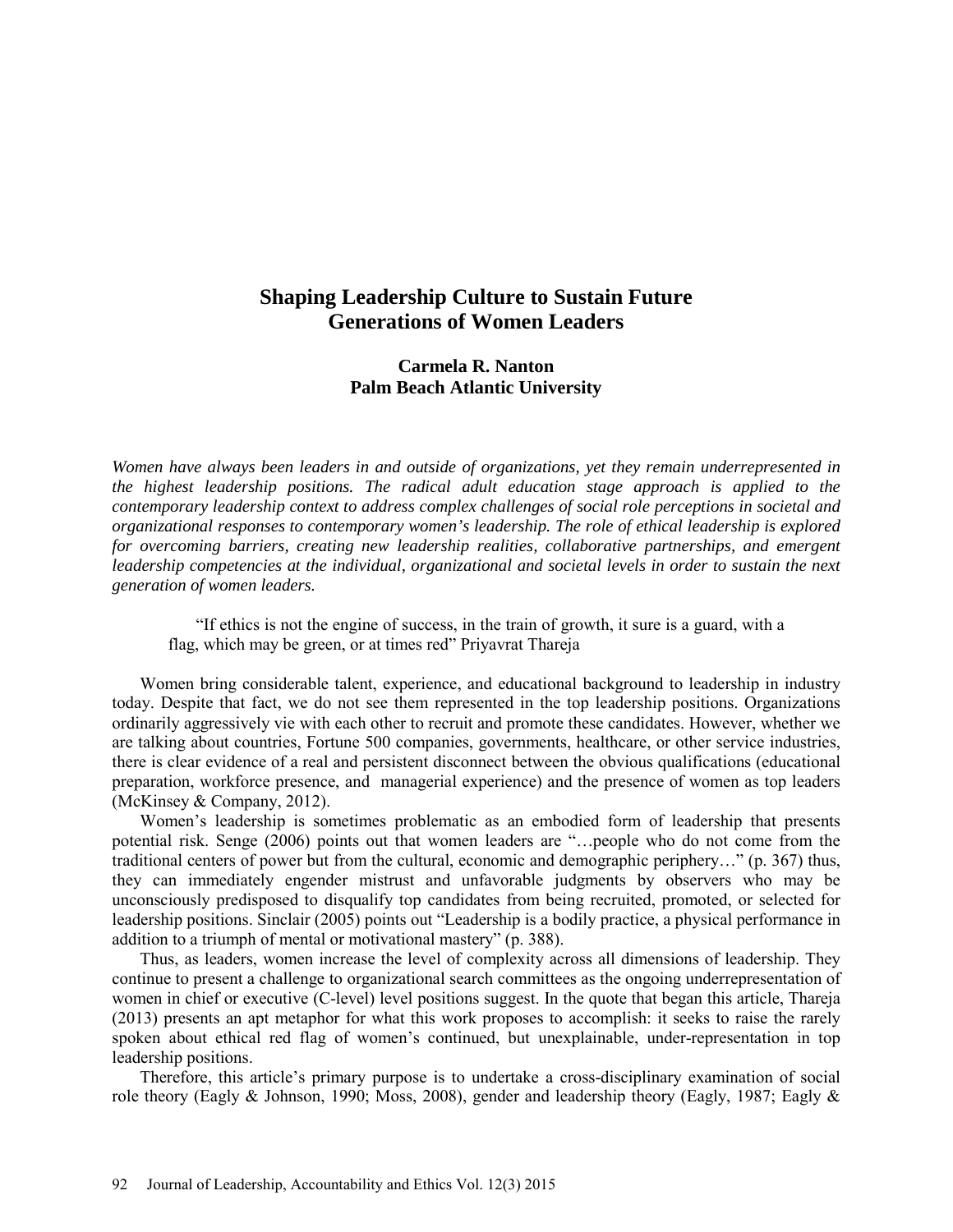Carli, 2007; Hoyt, 2013), leadership ethics theory (Ciulla, 2004; Greenleaf, 2002; Johnson, 2012, Tavanti & Werhane, 2013; Kennedy & Kray, 2014; Northouse, 2013; Price, 2004), and adult education theory (Elias & Merriam, 2004; Freire, 1970; Merriam, Caffarella, & Baumgartner, 2007). The exploration of ethical leadership theory will be integrated with adult education theory as facilitators for overcoming challenges and barriers in the leadership context. The strategies proposed to address the identified perceptions and barriers to women as leaders will be proposed from these perspectives, highlighting the roles adult education and ethical leadership can or need to play in shaping contemporary leadership culture and the development of the next generation of women leaders in a more inclusive leadership environment and culture for women.

### **THE SIGNIFICANCE OF WOMEN'S LEADERSHIP**

There is currently some resistance to women as leaders in top positions. This resistance to women's leadership can be attributed to conflicting values, roles, and power dynamics consciously or unconsciously perpetuated by ingrained stereotypical reactions. Research has shown that a plausible reason for these reactions is that people are trapped in bodily performances by wider relations of power and discourse (Sinclair, 2005). They are played out in gender regimes (appropriately masculine and feminine performances), class-based assumptions (shop floor versus managerial masculine performances), and around socially and culturally constructed taboos (Sinclair, 2005, p. 388).

Thus, when women take on leadership positions, they are in effect operating outside of their socially prescribed roles in ways that can result in "disruption, and contestation, resistance and experimentation" (p. 388), with traditionally held normative roles and expectations. What research rarely addresses however, is the imbedded ethical dilemma that presents itself with the intractable under-representation of women leaders in top positions, in light of the research that is to be presented. The author begins with plausible reasons for this phenomenon, beginning with a brief look at social role theory (Eagly, 1987) which provides further insight and understanding from a societal and gender based perspective.

### **Social Role Theory**

One plausible reason for the slow change in the organizational culture is that western culture has gender-based roles and expectations that are largely contradictory to the idea of women as leaders (Eagly, 1987; Moss, 2008). Consequently, when men and women alike have negative reactions to women as leaders, the cause runs deeper than what is immediately evident. Eagly (1987) has spent several decades analyzing and explaining the significant influence that social norms exert on social behavior. Her seminal work on social role theory brought four salient considerations to the forefront that present a foundation from which to view the challenges women in leadership face. First, she wrote, that men and women behave differently in social situations, taking on roles specified and expected by the society in which they are a part. Secondly, the primary emphases of women's roles are related to domestic, home-making or relational tasks; for men, the roles are public, work-related, or agentic.

Third, the occupational roles that women are expected to fulfill are not only different from men's, but they are lower in positional power and status. Fourth and finally, those women who operate or seek to step outside of those roles are faced with pressure to conform that hinders their progress in the achievement of agentic roles and behaviors. These role expectations are socialized into the psyches of the society at large, are passed down from generation to generation, and influence the behavioral and decision making processes of individuals (Eagly 1987; Moss, 2008). In organizations these expectations can also influence the perceptions of who could (or should) lead: "not only are the decision makers influenced by the stereotypes that disadvantage women in the leadership role, but they may succumb to homosocial reproduction, a tendency for a group to reproduce itself in its own image" (Hoyt, 2013, p. 359).

#### **Leadership and Social Role Theory**

The nature of leadership practice also influences the very perception of the roles that are appropriate for certain individuals. For example, Moss (2008) indicates that individual roles can be considered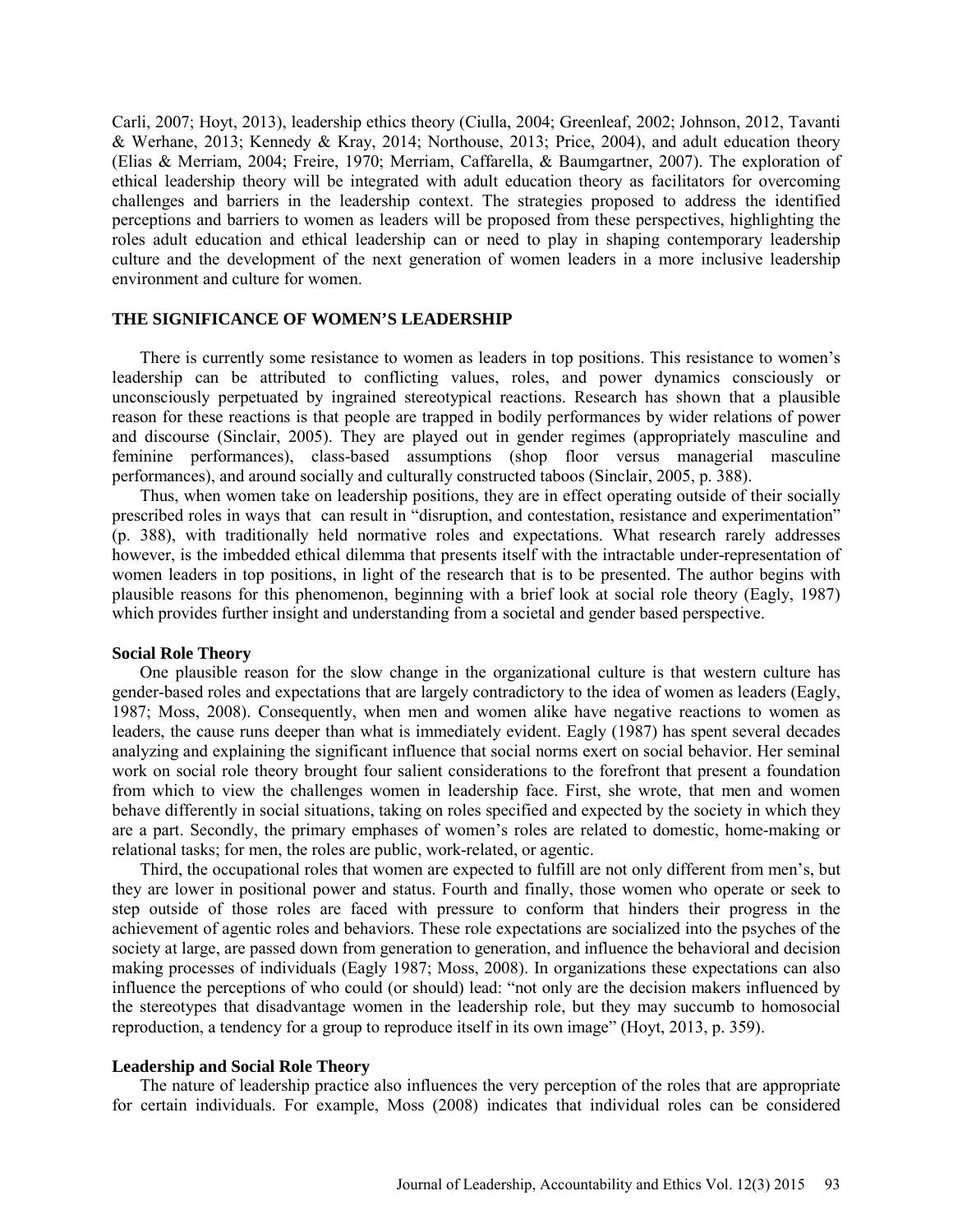flexible depending on context and responsibility: "work roles, such as leadership positions…might override… gender roles and reduce gender differences" (para. 5). On the other hand, Moss also indicates that "individuals might question the capacity of women in particular positions, such as leadership roles" (para.7), because of social role expectations. Holding a leadership position can require specific behaviors of the leader that supersede social role expectations.

So, Eagly and Johnson (1990) assert that "when social behavior is regulated by other, less diffuse social roles [a leader's] as it is in organizational settings, behavior should primarily reflect the influence of these other roles and therefore lose much of its gender stereotypic character" (p. 249). Thus, a position of authority can serve to mitigate the perceptions of gender stereotypes. Whereas under the usual circumstances social role prescriptions can prevent women from being nominated for promotions, and women showing agentic traits can be seen as unappealing or cold; there's the possibility that the currently-held conceptualization of leadership can reduce the prevailing perceptions and behaviors (Eagly & Johnson, 1990; Heilman, Wallen, Fuchs, & Tamkins, 2004; Rudman, 1998). It is the statistical evidence that currently held conceptualizations of leadership still have not resulted in the mitigation of long-held perceptions of women's leadership that raises the ethical issue in leadership.

### **THE ETHICS OF LEADERSHIP**

Leadership scholars contend that ethics is a vital component in leadership practice. One points out that "ethics is located at the heart of leadership studies" (Ciulla, 2004, p. 4).) Another confirms that "ethics is central to leadership because of the nature of the process of influence, the need to engage followers in accomplishing mutual goals, and the impact leaders have on the organization's values" (Northouse, 2013, p. 428). It is noteworthy then, that many of the leadership theories and books relegate their discussion of leadership to single chapters, a few sentences, or nothing at all. There is rarer discussion when the discourse addresses ethics in relation to women and leadership. Two leadership theories, specifically, include a direct or explicit link to the ethical responsibilities of leadership: transformational or transforming leadership (Burns, 1978, Northouse, 2013, Heifetz, 1994), and servant leadership (Greenleaf, 2002).

### **Transformational Leadership**

In his description of the transformational leadership approach Northouse points out that "leaders can initiate, develop, and carry out significant changes in organizations" (Northouse, 2013, p. 199), and that they, as "social architects… make clear the emerging values and norms of the organization" (Northouse, 2013, p. 200). Another critical aspects raised by a much earlier proponent of transforming leadership, Burns (1978) in his book *Leadership*, proposes that transforming leaders engage in facilitating their followers' movement toward moral responsibility in the practice of leadership. They function as "moral agents" with "end-values such as liberty, justice and equality" (Ciulla, 2004, p. 15).

What Heifetz contributes that is so aptly applicable to the challenges of women's leadership today is that "leaders use authority to get people to pay attentions to the issues, to act as a reality test regarding information, to manage and frame issues, to orchestrate conflicting perspectives, and to facilitate decision making (Heifetz, 1994, p. 113). The author believes that this authority further extends to preventing the denial of freedom and the equal rights of others in the workplaces they lead. It is these facets of the leader that will take on a vital role in the needed change in organization culture that is required.

#### **Servant Leadership**

With servant leadership (Greenleaf, 2002), in contrast, the movement is away from the leaderfollower interaction and focuses in on the responsibility, decision making and action in relation to the organization; corresponding to Northouse's (2013) stated purpose of transformational leadership to move followers to a higher standard. According to Greenleaf one of the essential capabilities of a leader is their foresight: "a better than average guess about what is going to happen, when, in the future… a failure to make the effort at an earlier date to foresee today's events and take the right actions when there was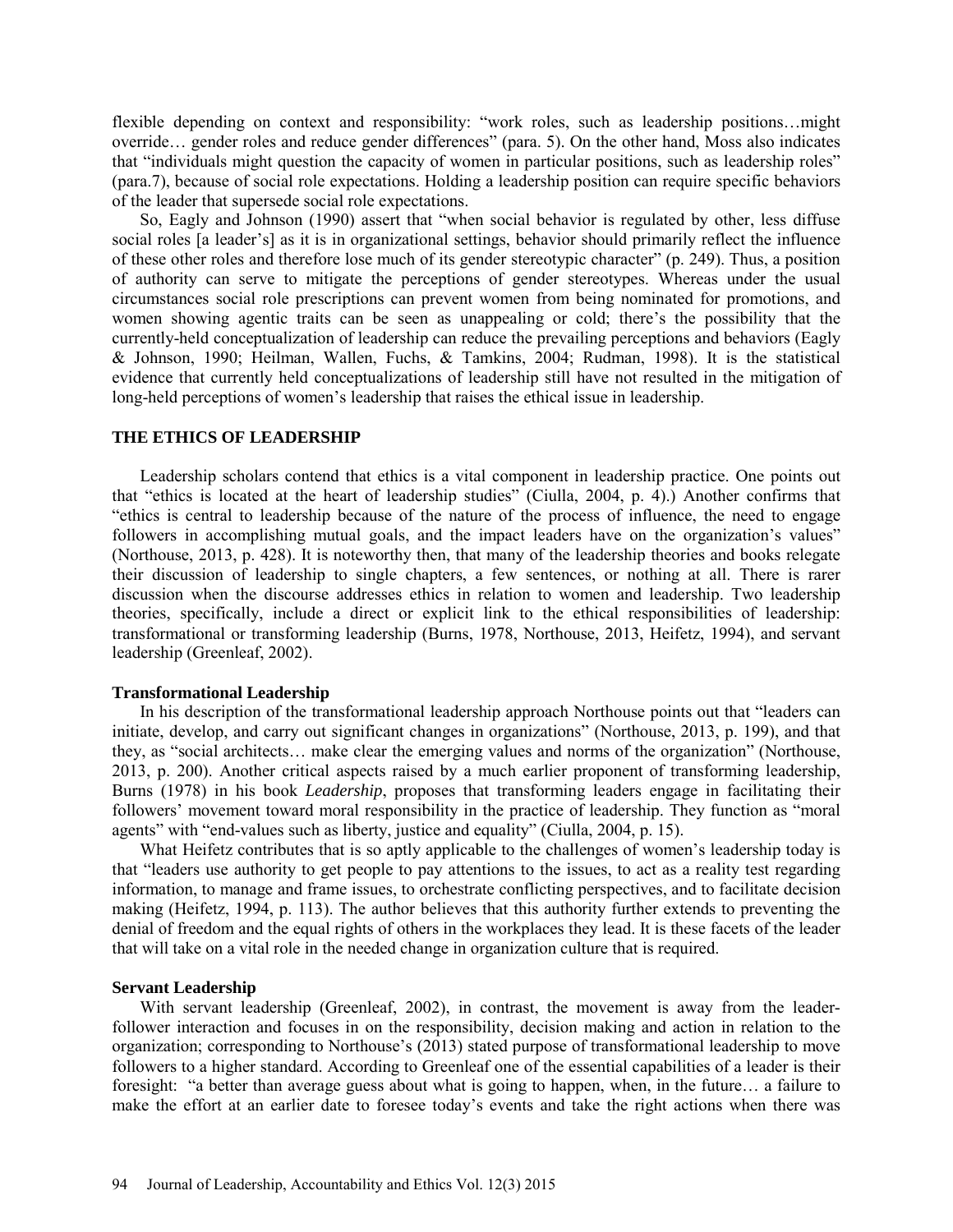freedom for initiative to act" (Greenleaf, 2002, p. 39). He further argues that "the failure (or refusal) of a leader to foresee may be viewed as an ethical failure" (p. 39).

Leaders with foresight would, for example, would note the persistent trends of the underrepresentation of women in top leadership positions. The current homogeneity of top leaders across business, government, education and religious sectors could arguably be termed an ethical failure. To finalize it, the test of servant leadership is: "Do those served grow as persons? Do they *while being served* become healthier, wiser, freer, more autonomous, more likely themselves to become servants? And, what is the effect on the least privileged in society" (Greenleaf, 2002, p. 27), or in this case the organization? Thus, it is the responsibility of incumbent leaders, throughout the processes of leadership development and succession planning, to be open to moving beyond the limitations of prevailing mental models that would block their ability to take initiative and act with foresight or to initiate strategies to develop female high-potential followers for the future strategic benefit of the company as a whole.

### **Ethical Decision Making**

The decision to hire a woman as a top leader in a company or country can become an ethical decision if the decision maker's principles do not hold value in the leadership of women. To assist with the challenges and complexity of ethical decisions that individuals or leaders can be faced with. Johnson (2012) presents several approaches to ethical decision making: First, the Utilitarian approach, which focuses on doing the greatest good for the greatest number of people. Second, Kant's Categorical Imperative, where decision makers decide what's right despite the consequences. Third, Rawl's Justice as Fairness, where decision makers seek to balance freedom and equality. Fourth, the Confuscian approach, where building healthy relationships are paramount; and fifth, the Altruistic approach where concern for the other and the ethic of care are central to the process (Johnson, 2012, pp. 19-31).

All of these various approaches have potential application for the resolution of the dilemma of women's leadership. Yet, Kant's categorical imperative in its simplicity presents an immediate inquiry about the ethics of women's under-representation in top leadership positions, since current leadership practice gives evidence contrary to the Kantian premise that "what is right for one is right for all" which is based on fundamental moral and human rights considered to be universal, equally distributed, and cannot be given or taken away (Johnson, 2012, p. 25). The masculine criteria of leadership does not foster universality, or equality, and it has most certainly been withheld, though this practice is slowly changing. This complacency, or maintenance of the status quo, becomes unethical behavior on the part of leaders in that it can cost the company its profits, and reduce the benefits to shareholders according to Tavanti and Werhane (2013). The research done by Catalyst, (2008) quantifiably confirms this, as their findings indicate that companies that have women in top leadership positions see a 33% higher return on investment if they have more women leaders in their top positions than their counterparts without women leaders.

In Peter Senge's insightful work, the *Fifth Discipline* he contends that "the first or second generation of women in senior executive positions have to be 'more like men than the men,' in order to prove that they are 'real leaders' by the masculine criteria that are still dominant" (Senge, 2006, p. 368). The hindrances and obstacles that follow are those that have been experienced by the first generation and contemporary women leaders, and they shed important light on what might still be actually happening as society and organizations transition into a more inclusive leadership culture. Naturally, given that women are visibly different from the masculine embodiment of leadership that has prevailed from early trait theories to today's prevailing leadership personas, this transition will not come without challenges and struggles. Nevertheless, organizational culture must change in response to the increase of female workers and the inevitable rise of women to leadership positions (McKinsey & Company, 2012). As one studies the issue, the question arises: what exactly is it that needs to be changed? A look at the state of leadership and the barriers that currently exist will provide some specific areas of change that will be required.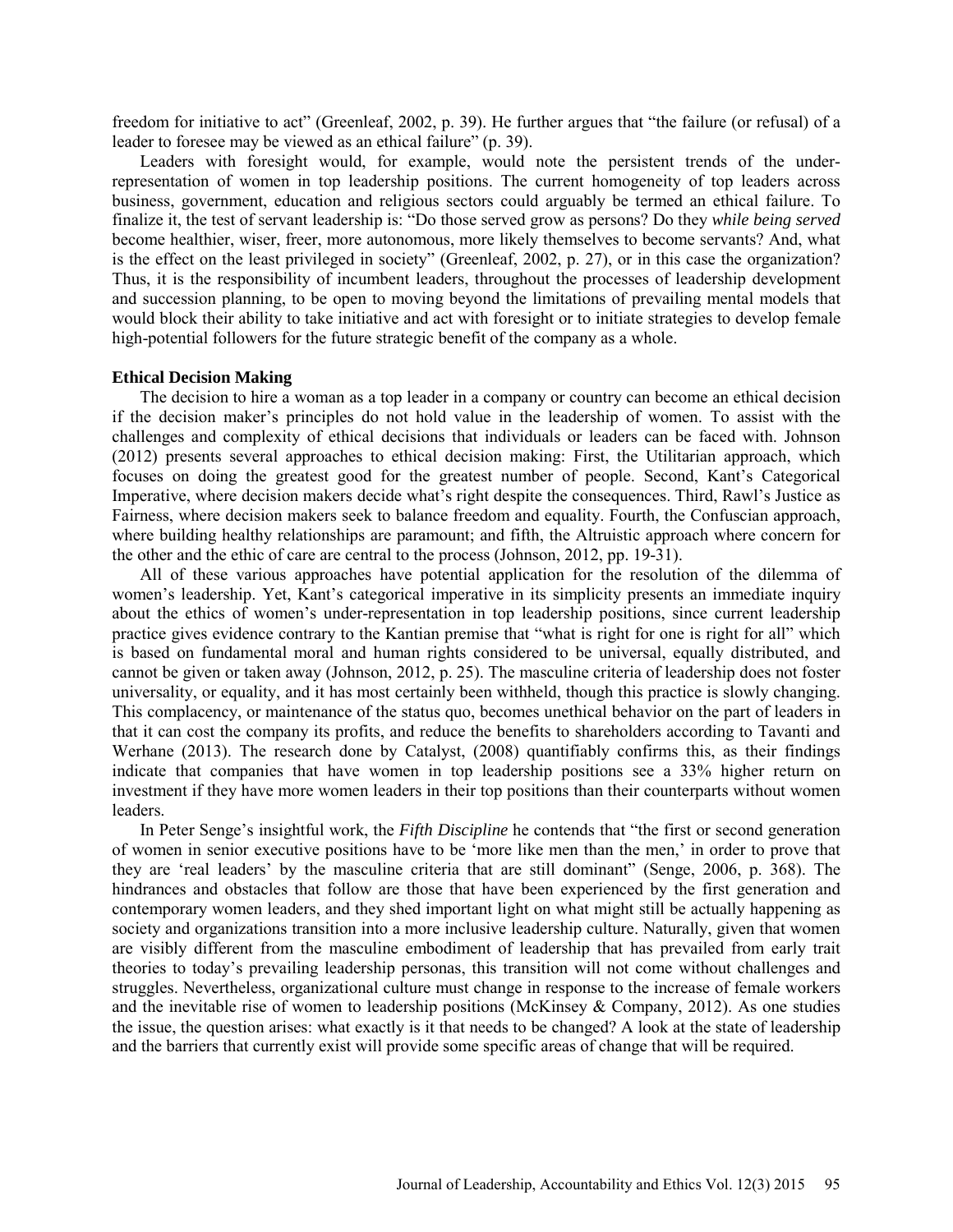#### **CONTEMPORARY STATE OF WOMEN IN LEADERSHIP**

According to the literature, actual barriers against women as leaders are in place, and many experience role conflicts and tensions as they take on leadership roles (Evans & Breinig Chun, 2007; Shyns & Sanders, 2005; Sinclair, 2005). For the purposes of this discourse, it will be assumed that the educational and experiential qualifications have been met or exceeded. One could argue that women have increasingly had opportunity to assume leadership roles in an ever broadening range of disciplines, fields, and organizations. Generally, that is indeed true. However, the paucity of those who have had opportunity to make it, as well as the protracted pace of their advancement, is the intriguing and concerning phenomenon. There is ample historical evidence that women can and have successfully and effectively lead countries through times of turmoil, challenge, and transformation. Well-known leadership icons such as Golda Meir, Bhenazir Bhutto, Eva Peron, Margaret Thatcher, and Angela Merkel are powerfully clear examples of such leadership. These women have undeniably demonstrated their competency, skill, and effectiveness on world stages.

#### **Women's Leadership Capability and Effectiveness**

Highlighting the effectiveness of women's leadership is critical because the focus of the discussion goes beyond leader competencies to address areas that are usually subsumed within a competency paradigm. The discussion on social role theory addressed this in part; the specific barriers that follow this section will identify several non-competency related concerns that have significant impact on women's leadership opportunities. Even if women were to simply 'lean in' to their ambitions, as Sandberg and Scovell's (2013) book encourages them to do, they would be doing so in the face of underrepresentation, prejudice, challenges to their authority, second guessing, insubordination, ongoing vulnerability, unnaturally high or conflicting expectations, and those who would force them in line with the status quo they are destined to change (Evans & Breinig Chun, 2007; Shyns & Sanders, 2005; Sinclair, 2005). The research further supports "social costs and backlash experienced by women when they promote themselves or are competent in positions of authority" (Hoyt, 2013, p. 357). In the end, it really is about attitude and perception because, "being out of role in gender-relevant terms has its costs for leaders…" (Eagly & Johnson, 1990, p. 248). To add scope and context, a brief review of the literature on women's leadership effectiveness follows.

### *Women's Leadership Effectiveness*

Ultimately, leaders are judged by their perceived effectiveness. A meta-analysis revealed that when we speak of leadership effectiveness we are reminded that it is "contingent on features of the group or organizational environment" (Eagly & Johnson, 1990, p. 249); and that "women's leadership styles were more democratic than men's even in organization settings" (p. 249). Later research conducted by Dubrin with over 1800 male and female managers identified some differences between men and women's leadership skill tendencies: women were "rated higher on relationship-oriented leadership skills" while men were "... rated higher on task-oriented leadership skills" (Dubrin, 2007, p. 125). However, the findings indicated that on "overall [leadership] effectiveness, the sexes were perceived the same" (Dubrin, 2007, p. 125). Additional research on the effectiveness of women's leadership confirms that although women are less likely to negotiate or promote themselves for leadership positions, "...women are no less effective at leadership, committed to their jobs, or motivated for leadership roles than men." (Hoyt, 2013, p. 358). The research in the Catalyst (2008) further confirms that corporations do better when women are n senior leadership positions and on their boards. It is important to establish women's leadership effectiveness and ability at the outset because it sets up an important premise for examining the challenges, tensions, and inconsistencies that will be highlighted in the following discussion of barriers.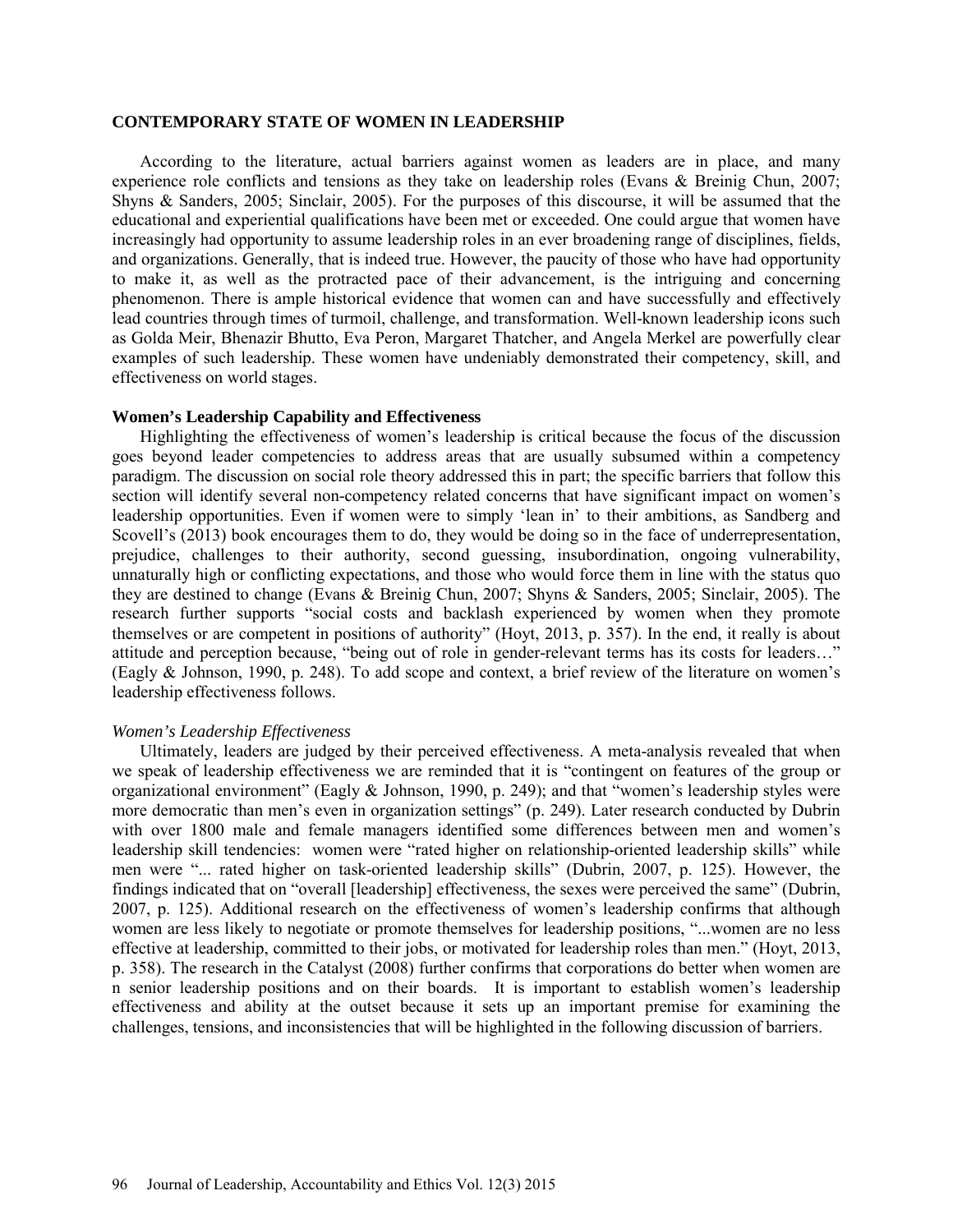#### **BARRIERS TO WOMEN'S LEADERSHIP**

In Fortune 500 companies, the top of the leadership ladder is precarious, lean, and scarce for women (McKinsey & Company, 2012). Scholars agree that a range of obstacles exist: for the sake of clarity, only a few relevant to understanding the complexity of women's leadership will be highlighted here. Research suggests that informal organization barriers (Barbuto, Fritz, Matkin, & Marx, 2007; Evans & Breinig Chun, 2007; Lips & Keener, 2007; Shyns & Sanders 2005), lack of access to relevant social networks (Olsson & Walker, 2004; Nanton, 2009), and entrenched perceptions of women (Eagly & Johnson, 1990) can result in negative workplace ramifications. Yet women such as Carly Fiorina and Andrea Jung are powerful examples of strong proven leadership effectiveness across male and female dominated industries.

Nonetheless, the persistent reality is that women have not been able to attain leadership positions at the rate one would expect. "While the number of women entering management positions continues to increase; women remain underrepresented at the senior executive level" (Olsson & Walker, 2004, p. 244). This trend is so clearly evidenced across industries and business sectors alike, the inequities so pronounced, that the term "glass ceiling" has been used to describe the "… invisible, yet quite impenetrable, barrier that serves to prevent all but a disproportionately few women from reaching the highest ranks of the corporate hierarchy, regardless of their achievement and merits" (Lampe, 2001, p. 346). More recently, Eagly and Carli (2007) present the metaphor of a labyrinth to describe the challenges encountered all along the way of women's advancement to leadership positions.

Hillary Clinton's losing bid for the U. S. presidency in 2008 is an example with both adult education and leadership implications. It illuminated a classic and sobering reminder that this trend is still prevalent today. Clinton's subsequent position as Secretary of State simultaneously acknowledged her prodigious leadership capability and competency even as it illuminated the significant barriers to women and leadership that yet remain. The glass ceiling remained intact between the tried and proven relationshiporiented position of Secretary of State, in which women have so far been allowed to lead and have proven themselves effective, and the ever elusive position of the Presidency that has yet to be won. Clinton's vivid words accurately depict what happened:

Although we weren't able to shatter that highest, hardest glass ceiling this time, thanks to you, it's got about 18 million cracks in it, … And the light is shining through like never before, filling us all with the hope and the sure knowledge that the path will be a little easier next time. (Cilizza, 2013, para. 7)

America's boardrooms and executive offices have seen a similarly perplexing and persisting pattern of organizational leadership emerge. Furthermore, when women do arrive at the top, many find that they are not equitably compensated, and that the positional reward is anti-climactic in relation to the struggle to get to the senior executive level (Evans & Breinig Chun, 2007). The ubiquitous barriers in place that contribute to the underrepresentation of women in the executive or chief level positions of companies and nations are the biggest aspect of leadership of culture that needs to be reshaped to develop and sustain the next generation of women leaders. The work of re-shaping the leadership culture will result in "individual embodied practices [that can positively] interrupt systemic power" (Sinclair, 2005, p. 388).

### **Perception Barriers of Women's Leadership Effectiveness**

The discourse on women perception barriers faced by women aspiring to be leaders, calls attention to the reality that "women may tend to lose authority if they adopt distinctively feminine styles of leadership in extremely male dominated roles. Women who survive in such roles probably have to adopt the styles typical of male role occupants" (Eagly & Johnson, 1990, p. 248). Fletcher (2001) confirms that they disappear from the attention of co-workers and male-oriented colleagues because of leading as women. Though they may be well-qualified, they are not necessarily at the forefront when promotions are discussed. Their disappearance from the sight of co-workers and selecting officers is likely because they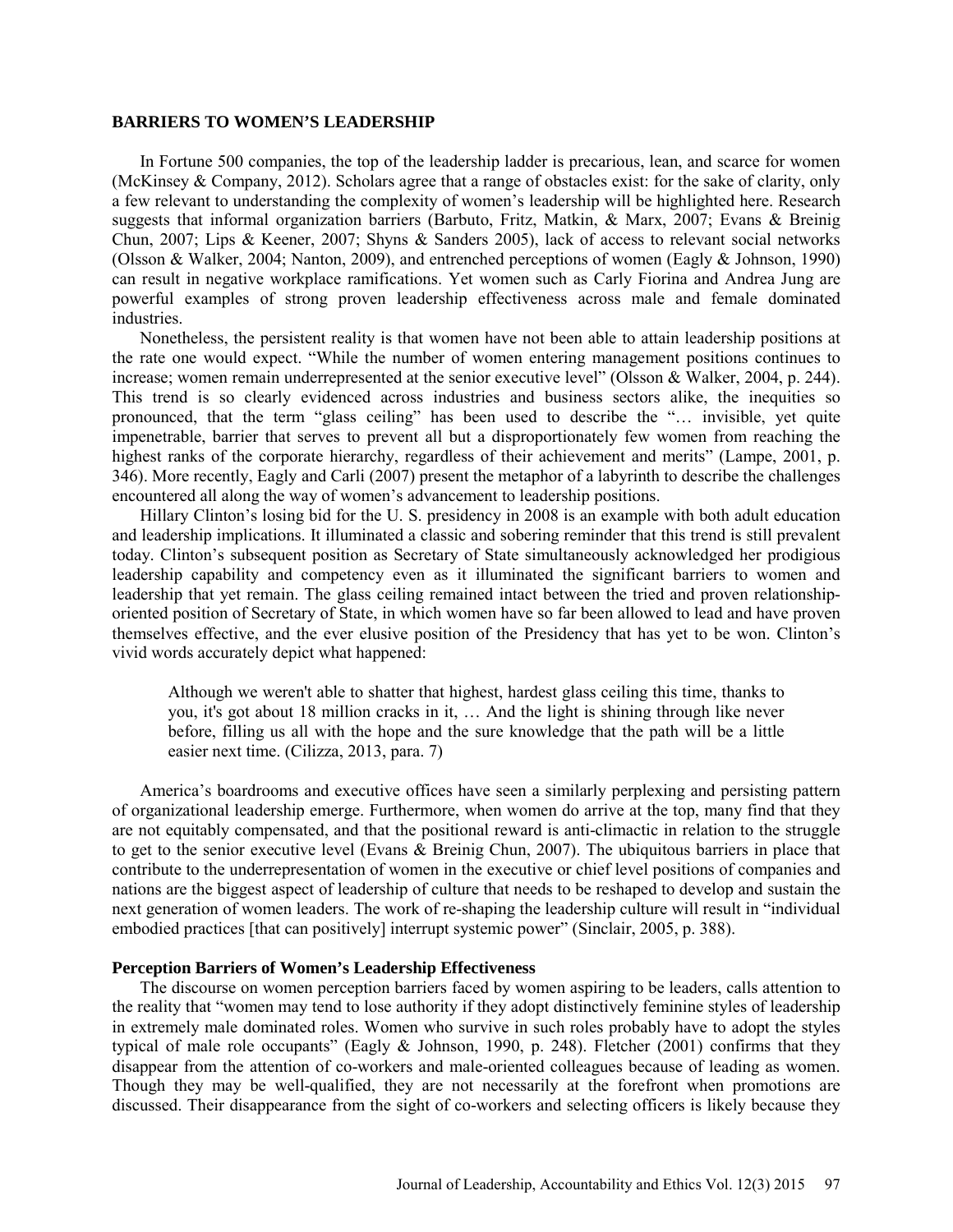have neatly fit into the gender role stereotypes for supportive rather than leadership positions. This sets up a conflicted existence for aspirant women leaders as they also need to learn how to hurdle or circumvent existing barriers within leadership culture.

### **Conflicts and Consequence Barriers of Women's Leadership**

Experiencing "social disapproval, gender role strain, being judged less likeable if they promote their own competence, needing to continuously prove themselves, and balancing work and family are tension points not felt by male counterparts in organizations (Lips & Keener, 2007, p. 564). Additionally, informal organizational barriers "like behavioral forms of discrimination, may be invisible, difficult to pinpoint, covert, and cumulative in impact" (Evans & Breinig Chun, 2007, p. 57) in higher education. Others highlight the complexity created with the simultaneous expectations of women to behave like leaders on the one hand, and to remain feminine on the other, even as they are punished for their femininity. In other words, "the more women violate the standards for their gender, the more they may be penalized by prejudiced reactions that would not be directed to their male counterparts" (Barbuto, et al. 2007, p. 72). Because these roles are prescribed, stepping away from them or operating in a manner that is counter to the expectations can create a significant challenge for the woman as leader.

### **Barrier of Leadership as Unfeminine**

In the face of these additional consequences, some women abandon their aspirations for leadership because it is perceived as unfeminine. Tension develops in women as they assume leadership roles, if "leadership is viewed as unfeminine" (Lips & Keener, 2007, p. 564), and the antithesis to the essence of who they are. They further contend that "people are more tolerant of dominant behavior in men than in women,…women receive more penalties for dominance than men do" and the reward/cost ratio is not favorable to them (p. 564). The cost can also be perceived as being too high due to difficulty with subordinates who challenge the required dominant behavior of women as leaders (Heilman et al. 2004, Rudman, 1998). So some high-potential candidates make the determination that no compensation is worthy of this stress. Thus, the perception of leadership as unfeminine becomes one of the covert organizational barriers causing women a loss of economic value (Lips & Keener, 2007).

### **Barrier of Abandoning Career Ambitions**

The response to the cumulative effect of barriers can cause some well-qualified women to choose to walk away from their aspiration to be leaders (Fels, 2004). Collective wisdom, as a result, is that women are not ambitious, or that they are not interested in leadership roles. Contrary to this assumption, in an insightful study of women who had walked away from their dreams, Fels sought to examine whether women truly lacked ambition for leadership positions. Findings suggested that women did not lack ambition, but that they lacked "an evaluating, encouraging audience" (Fels, 2004, p. 3) which, according to Fels, must be present as such recognition is critical for fostering the development and mastery of skills. As these women are consistently presented with negative evaluations coupled with lack of encouragement, they become de-motivated in their quest for leadership positions and take themselves out of the running.

A recent study juxtaposes another intriguing reason for women's opting out of leadership positions: that "women, more than men, find ethical compromises unacceptable" (Kennedy & Kray, 2014, p. 52). This unwillingness to compromise their ethical values to gain status and recognition has potentially also contributed to their lack of advancement. In businesses where that might be an issue or concern, "if women forgo profits in favor of ethics, they may produce fewer economic returns and garner less influence and recognition than men within business organizations, at least in the short term" (Kennedy  $\&$ Kray, 2014, p. 57).

A cumulative effect begins to emerge as just these few barriers are identified. The consequences are knowledge drain in organizations, continued under-representation, and increased job dissatisfaction. According to Evans and Breinig Chun (2007) and Shyns and Sanders (2005), covert and invisible barriers can be the underlying cause for what can be occurring in organization search committees as well.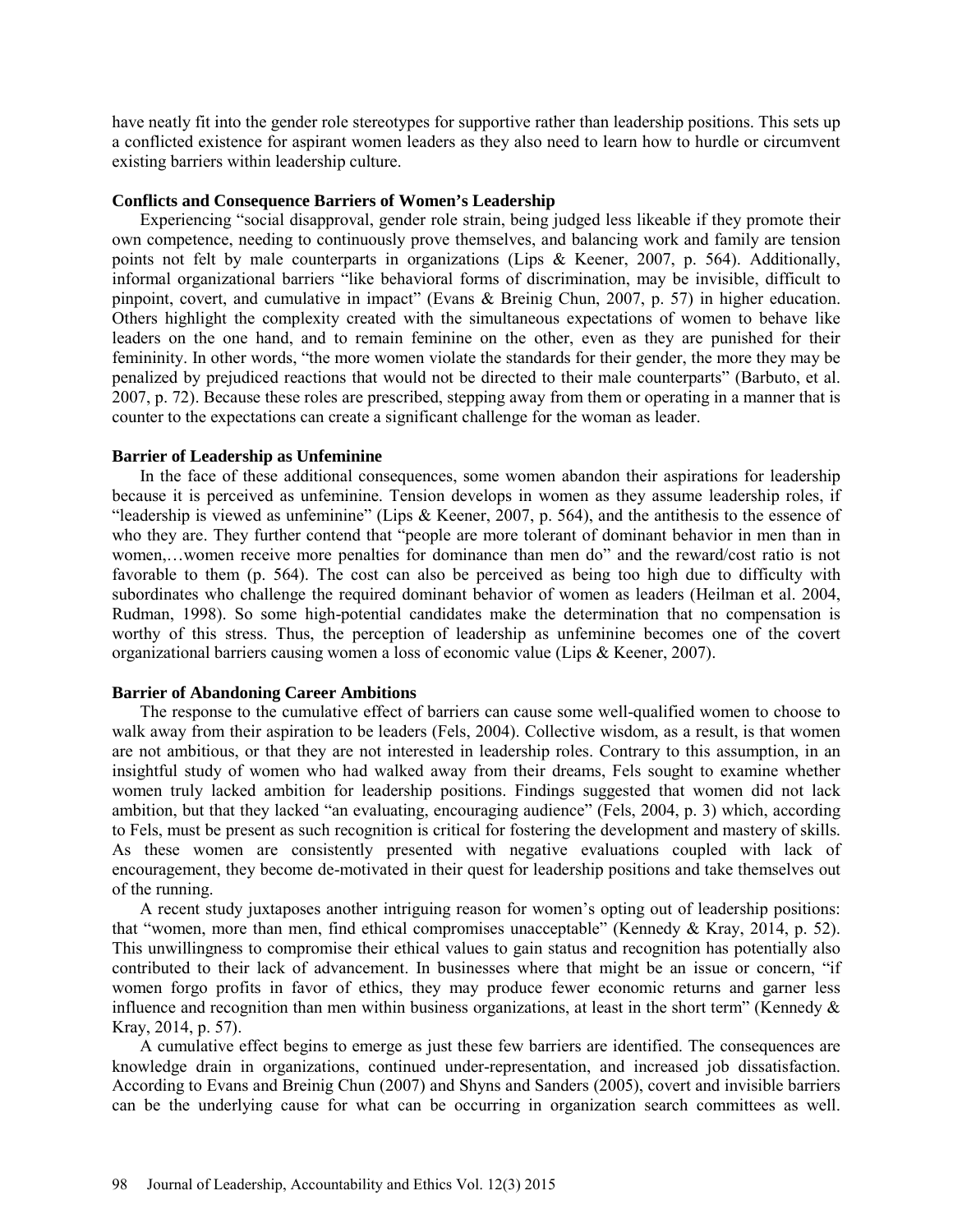Because such actions are covert or invisible, they ultimately result in many highly competent women, potential leaders, being prevented from advancement opportunities and compensation that are more readily available to men.

These barriers are significant to the women who are hindered by them, for at least two reasons: first, candidates unaware of the barriers may attribute their negative experiences to other more tangible things, including their performance. Second, because these barriers are not easily identifiable, it becomes more difficult for women to remove these obstructions to their career advancement. There is salient economic value linked to informal workplace barriers as they can translate into women's salary inequities, lack of promotions, or even promotions without appropriate salary compensation and marginalization from critical networks (Evans & Breinig Chun 2007; Nanton, 2009; Shyns & Sanders 2005).

#### **Social Networks Barriers**

Women can also be blocked from access to beneficial social networks (Nanton, 2009). Career advancement is so often linked to social networks that a brief examination is warranted, even necessary. For instance, "executive culture is constituted as a male domain," framed as "corporate masculinity" (Olsson & Walker, 2004, p. 244). This can have a negative effect on women along two fronts. First is in relation to status and power by association. Women can be marginalized from status, power, politics, and informal social events, making them outsiders to critical networks that create career advancement benefits as they are not associated with these powerful networks. Second, in relation to positioning. Women are positioned at a disadvantage when they compensate by creating their own less powerful networks with limits placed on their involvement in decision making, their social mobility, and career advancement (Nanton, 2009).

### **Conflicts of Role Expectations**

Another conflict-ridden aspect of role expectations is related to women's work-life balance. Gender role expectations continue to persist even though many women bring home a bigger paycheck than their partner (Eagly & Johnson, 1990; Insch, McIntyre, & Napier, 2008; McKinsey & Company, 2012). McKinsey & Company point out that these role expectations have influence on the lifestyle and career choices of women. Personal challenges, increased tension, stress, and conflict occur when women as leaders "are both primary breadwinners and primary caregivers" (McKinsey & Company, p. 6). Women are pushed to integrate both roles: some choose to "hold themselves back from accelerated growth" (p. 7). While some organizations have sought to address this work situation, movement to make these organizational changes lags behind the growing needs of women as leaders, as company response is often reactive rather than proactive (Sandberg & Scovell, 2013).

From a practical organizational perspective, women are traditionally placed in assistant, secretarial, support, and or relationship-oriented management positions which reduce the odds of their advancement to leadership roles (Hoyt, 2013; McKinsey & Company, 2012). Insch, et al. (2008) point out that "...constantly being aware of being a woman in a man's world, having to prove themselves to others, and having to work harder and be better than their male counterparts" (p. 21) also serves to prevent women's advancement to senior management positions. This is exacerbated by the lack of women in senior management positions who can either hire in more women, serve as mentors, or at minimum serve as examples of those who have mastered the hurdles of their leadership interactions and developed a "professional style with which male managers were comfortable" (Insch et. al., p. 21). Quite often these women collectively suffer in silence. They believe that they are the only ones with that problem. The guilt and shame of it all keeps them silent and isolated.

Brookfield (1987) from a critical thinking perspective observed that "most personally problematic situations do have some social dimension to them" (p. 61): "Perceiving the connection between personal troubles and social forces leads to social as well as individual change" (p. 59). So it is vital to the leadership culture change process for women to not only see their problem as part of the socio-cultural context that both creates and supports it, but to move beyond this recognition to dialogue, talking about it publicly and in organizations. In so doing, they can collaborate on questioning "prevailing, predominantly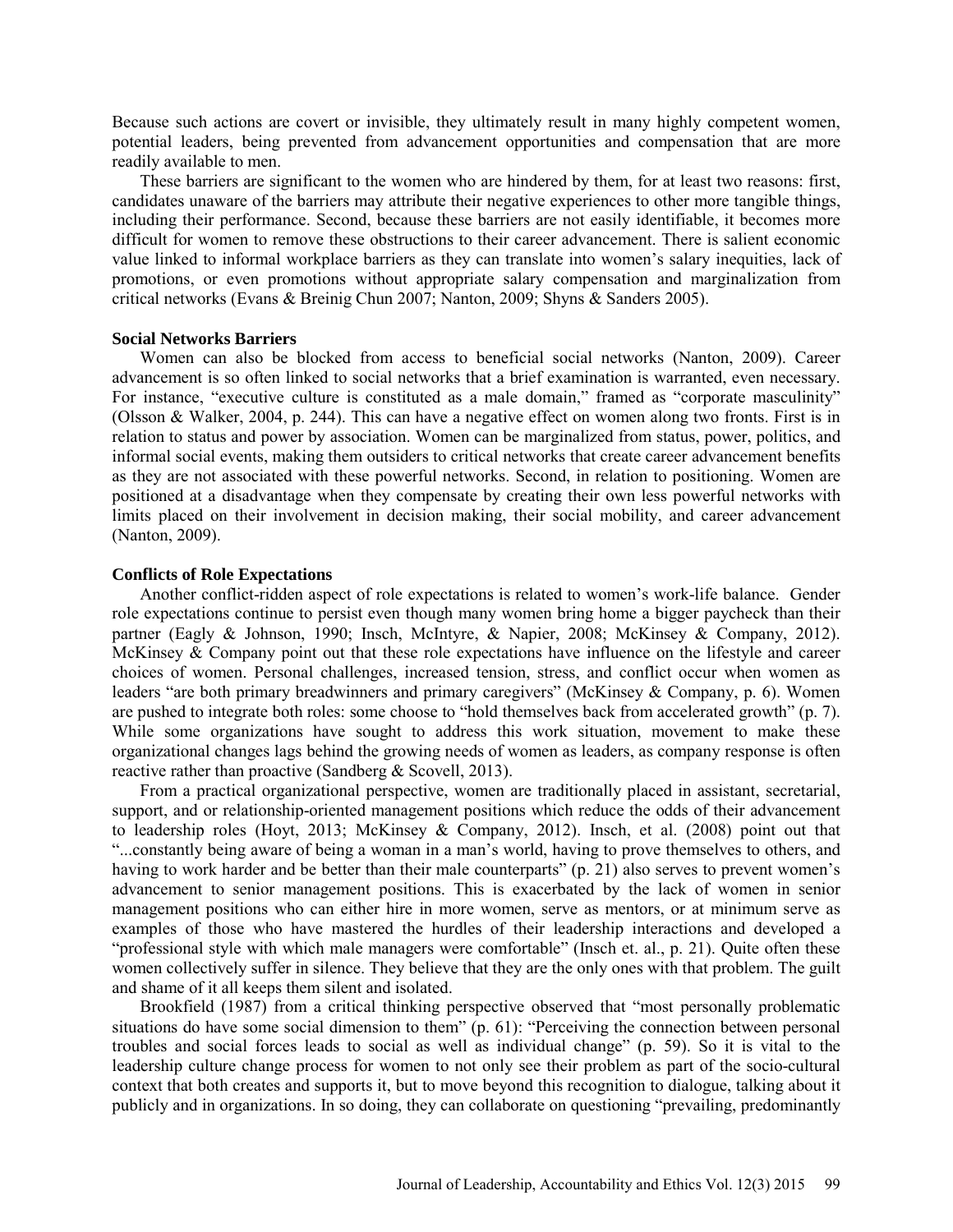white male modes of knowledge, the generation of alternative perspectives and framework of interpretation, and the collective attempt to create new ways of thinking and living" (Brookfield, 1987, p. 60).

However, many women in the public sphere are not yet at this place when it comes to leadership issues. Thus, women are largely left with having to prove their capability to lead, without having the benefit of role models who have successfully learned to navigate the organizational environment and scale the hurdles presented to them. Because organizations and nations still continue to struggle with accepting women as leaders, there remains critical learning and research to be done in this area. Proposed changes that will be required need to occur at several levels in the organization, and even across society, for it to be truly effective, meaning that learning and change also needs to occur. How can today's organizations effectively and strategically respond with formal and informal leadership development strategies that take into consideration the complexity of the leadership context for female high-potential candidates without jettisoning all of the problems at the feet of women? It is here that adult education and ethical decision making in various forms can take on a significant role in shaping leadership culture.

### **ETHICS AND LEARNING FOR SHAPING LEADERSHIP CULTURE**

One of the unique things about women's underrepresentation in top leadership positions is that it is not something that is unique to one country, or one business alone. As was mentioned earlier, some countries and companies have shown ability to elect and select women for the top leadership roles. The women who take on these leadership positions, naturally, are under much pressure and lead with skill under great difficulty in a workplace context that is not always friendly or accepting (Insch, et. al., 2008). The dynamic interactive relationship between leader and follower is premised on perceptive judgments, and behavioral responses by both parties that can result in either the success or the failure of the experience of leaders and followers the interaction and resulting decisions are interdependent. This interdependent interaction and movement toward progress goes beyond just the leader and follower, out to the organization and its culture, to the global leadership context, according to Seidman (2011):

All progress now depends on How. We have entered the Era of Behavior. Of course our behavior has always mattered, but in today's world, it matters more than ever and in ways it never has before. We live in a more connected and interdependent world. Yet we tend to speak about the world in amoral terms. The single most profound implication of an increasingly interconnected world is that it has rendered us ethically, if not morally, interdependent." (para.1)

It is also in this situated context that the leader-mentor can work to shape organizational culture to be more inclusive of the needs of women leaders as their needs are articulated and expressed: they are then functioning as social architects and transformational leaders (Northouse, 2013). It is this aspect of the leader-follower interchange which is influenced by the mental models shaped by the societal, cultural and professional normative expectations that we will now explore. The discussion will begin with the role that adult education could play through the appropriate philosophical approach, recognition of the forms of learning that best apply to this leadership development context and the adult education practices that most efficiently facilitate the needed organizational change in perspective and practice.

#### **The Role of Adult Education**

The proposed approach for shaping leadership culture to be more inclusive of women's leadership involves adult education and learning. From an adult education perspective, the philosophical approach as the entity that undergirds actions, decisions, and behavior is *Radical-Progressive*. The rationale for this blended approach speaks to the problematic complexity of women's leadership; and a fundamental need to change organizations and society. This complexity is culturally influenced with oppressive overtones as evidenced by social role theory and the organizational barriers previously discussed. The radical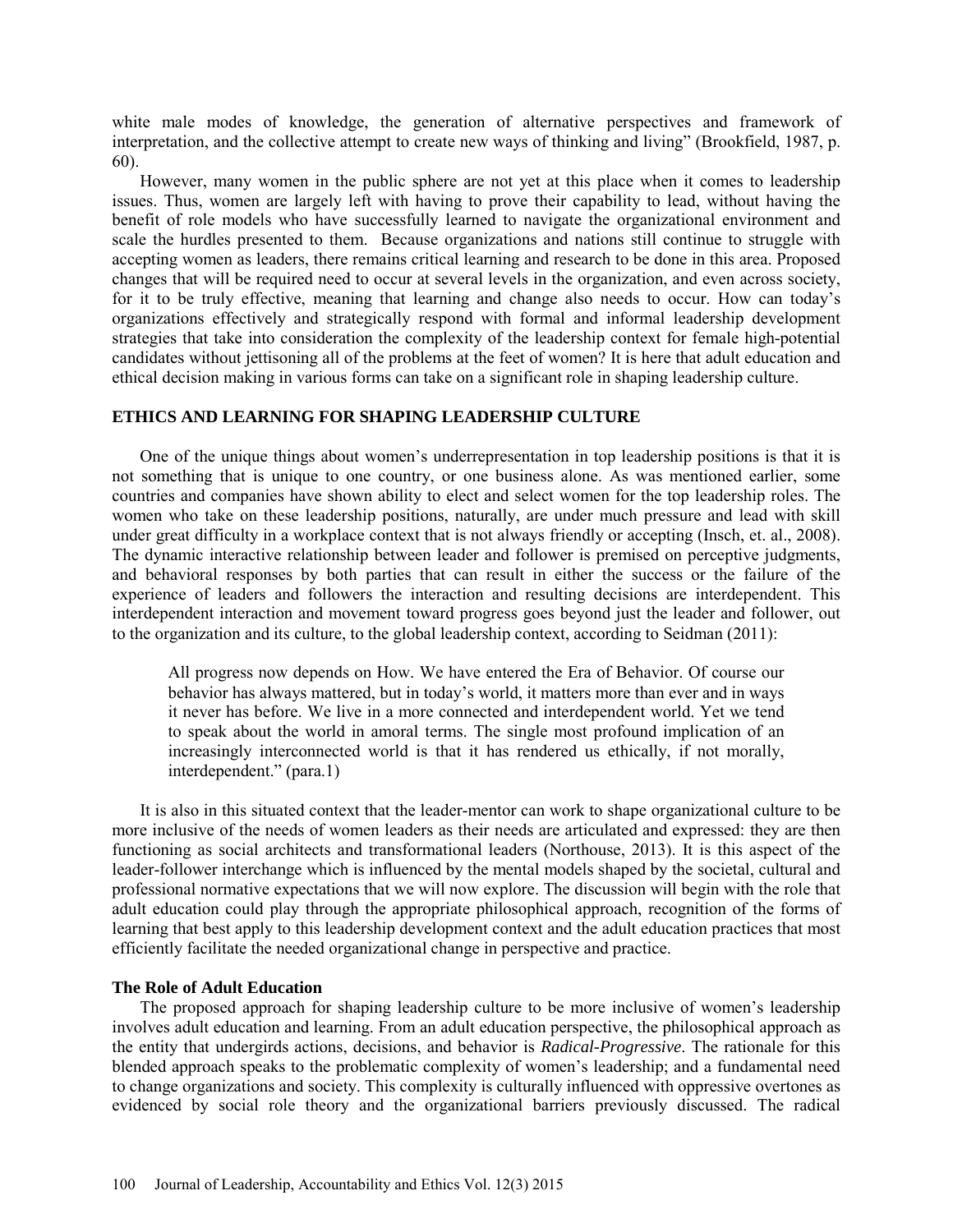philosophical approach, as well as Freire's theory, "challenges the status quo" and "stands outside of the mainstream of adult education philosophy" because it is one where "radical changes to society" are proposed (Elias & Merriam, 2004, pp. 147-148). They point out: "Most educational philosophies accept given societal values and attempt to propound educational philosophies within those value structures. While progressives...attempt to utilize education to reform society, it is only the radical critics that propose profound changes in society" (Elias & Merriam, 2004, p. 147).

Additionally, there is recognition that "individual liberation and societal liberation are closely tied together…" (Elias & Merriam, 2004, p. 156). This connects to Brookfield's assertion that individual crises are usually linked to societal crises. The goal for education in Freire's (1970) radical adult education theory is radical consçientization: "…where dialogue and social activity are essential to the learning process, and descriptive of human and social consciousness (Elias & Merriam, 2004, p. 156). Elias and Merriam (2004) outline four levels of consciousness. The lowest level *intransitive consciousness*, which involves a "culture of silence" and a preoccupation with the most basic needs, much as would be the case when a woman keeps silent at injustices because she is new and really needs the job, not yet relating her oppressive present to the historical context. So she blames herself, or attributes it to just her luck. The second level is *semi-intransivity*: here the "individuals have internalized negative values that the dominant culture ascribes to them (Elias & Merriam, 2004, p. 156). These women will put themselves down; believe that they really do not qualify, or concede that they are best when working for, supporting, or emotionally dependent on someone.

Third is the *naïve transitiveness* level, where the people, though still maintaining the culture of silence, "begin to experience their reality as problem" (Elias & Merriam, 2004, p. 156). At this point the woman begins to recognize the problem that exists, and may even criticize and pressure when she experiences being passed over, for example, but because she still is in the culture of silence, when she is given a plausible reason it will be accepted even though it is manipulative. This manipulation can be coercive through the use of harassment, hostile work environments, threat of future opportunity, or even overt communication that women do not make good leaders. The woman capitulates and reverts to frustrated silence until the next similar occurrence. It should be noted at this juncture that there may be women leaders in place who are in the first three stages, still bound by the code of silence for very different reasons. Some because they are first and have no one to talk to, others because they are now too busy watching their back and defending their selection to position in the first place, given that they are leading in unchanged and or unaccepting organization and socio-cultural environments.

The final stage is *critical consciousness*. This is when the individual has experienced consçientization "marked by depth in the interpretation of problems, self-confidence in discussions, receptiveness, and refusal to shirk responsibility" (Elias & Merriam, 2004, p. 157). At this stage of dialogical critical consciousness the women are able to recognize discrimination, make the related connections, and are selfconfident enough to initiate a "radical denunciation of dehumanizing structures, accompanied by an announcement of a new reality to be created" (p. 157). They engage in "a rational critique of the ideology supporting these structures" moving to "praxis, the authentic union of action and reflection" (p. 157). Thus according to Freire (1970), consçientization, is an open social activity; dialogic in that it facilitates the breaking of the silence. It is because of the social nature of consçientization that the author proposes social learning for shaping leadership culture.

Application of the radical adult education philosophical approach to the issue places women's contemporary leadership as being in the conscientization process. Having more recently arrived at the critical consciousness stage, a large percentage of women are still in the second and third level stages of semi-intransitivity and naïve transitiveness. Initial analysis would confirm a problem with the needed emancipation of women as leaders, and the requisite shift in leadership and organizational culture. Thus the articulation of the new reality has not yet been finalized: consensus on the announcement yet remains in the dialogical stages. Thus, adding to part of the dialogue and discourse on what the new reality could look like is an underlying goal of this chapter. The radical adult education philosophy presents "both a theory and a method for cultural and political change" (p. 163) in a situated context that is social and oppressive. The adult learning that is required involves the raising of awareness: what Freire terms as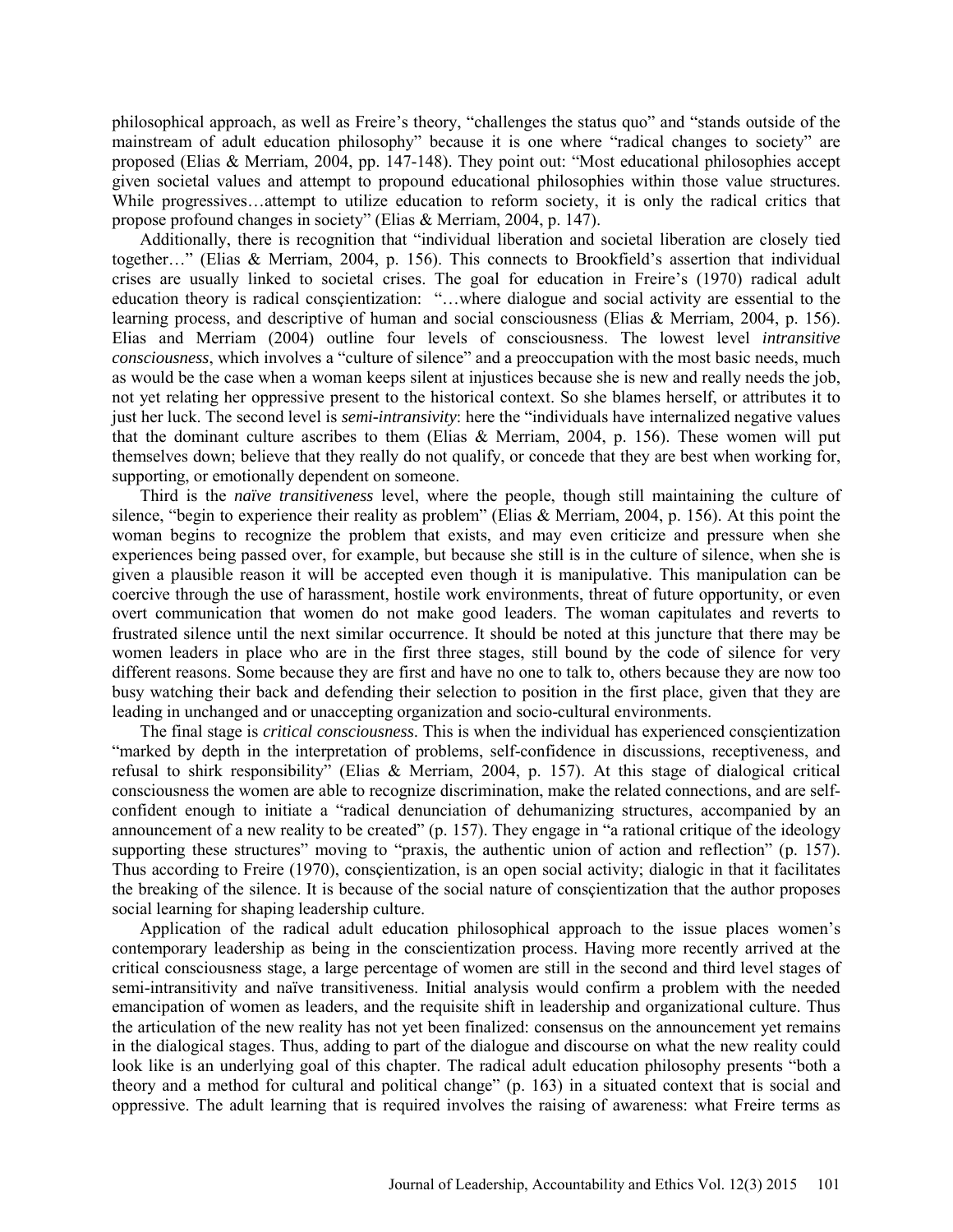consçientization. It will also require a re-education of society, organizations, and men with new words, idioms, and practices. The new knowledge is applied and results in the emancipation and empowerment of the formerly oppressed group because "knowing is inseparable from deciding to do something in reference to the knowledge" (p. 166). The goal is a social movement that results in increased equity in that community of practice.

The *progressive* approach premised on "education as socialization and…enculturation" (Elias and Merriam, 2004, p. 61), is significant to women's leadership challenges in that it is learner focused: "centering upon individuals and their needs" (Elias & Merriam, 2004, p. 65), "... adjusted to the learners, to the problems they need solved, to the situation confronting them"  $(p. 66)$ , and based in the "personal" experiences" (Elias & Merriam, 2004, p. 68) of the learner. Thus this philosophical approach can, for example, facilitate the awareness of unethical decision making and behavior, a breaking of the silence, and recognizing and learning new ways to address some of the workplace barriers that are created and encountered. The salience of this approach, according to Elias and Merriam, is that it is extensive and "not restricted to schooling, but includes all those incidental and intentional activities that society uses to pass on values, attitudes, knowledge and skills" (2004, p. 61). It is also inclusive of the "work of many institutions of society: family, workplace, school, churches, and the entire community" (p. 61). All the essential arenas of society where the perspectives and cultural expectations described in social role theory must be mitigated, re-learned and re-shaped.

### **The Role of Ethics**

It is here that understanding how leadership ethics (Ciulla, 2004) can also play a significant role in changing organization's leadership culture. Northouse (2013) points out, the ethical component of leadership requires a respect, nurturing development of the women and valuing of their difference. Thus one of the major ethical leadership challenges to be addressed is the fight against complacency or the acceptance of leadership inequality in the workplace (Tavanti and Werhane, 2013). Earlier scholars portend that one of the sources of "ethical failures of leadership is success itself. Successful leadership can make for complacency and less of a strategic focus" (Price, 2004, p. 130). "Some people still today choose the comfort of the status quo over change, even when they acknowledge that there is something unfair about the paucity of women leaders in organizations" (Tavanti and Werhane, 2013, p. 23). In so doing they are failing to exercise the foresight that Greenleaf (2002) calls for in leaders.

### *Principles-Based Ethical Decision Making*

Practically speaking, use of Kant's principles-based categorical imperatives (Johnson, 2012) to establish standards for decision-making, as a structural framework –if upheld- for both action and measurement of effectiveness would be a starting place for movement in the right direction. The imperatives or duties are considered to be categorical; obeyable without exception. This is not to say that there will not be competing duties or priorities, however, the approach fulfills the ethical requirement of equality of access for women to top leadership positions as a start. And, all organizations with women who are qualified for top leadership positions are implicated. There are two salient premises with concomitant questions supporting the Kantian approach to ethical decision making. First, what is right for one is right for all; would I want everyone else to make the decision I did? Second, treating humanity as an end, inclusive of the fundamental rights to dignity and respect; is my decision disrespectful or denying the other person's human value and potential? (Johnson, 2012, pp. 24-25).

This basic checklist for decision making does not answer all of the complexity in organizations, but it provides a framework that is measurable, which, with the use of awareness training, can be developed into a decision making process, promoted throughout the organization, used to evaluate hiring decisions, and rewarded in the organizations for measurable change to occur at the organizational culture level. As leaders begin to exercise foresight, their behavioral decisions in these aspects must be strategically assessed so that the inferior roles to which women have been socialized and assigned can be changed to more agentic leadership roles if they so desire. Another value that this brings is self-reflection, so that as leaders they will not fail to act on the knowledge –while they have the freedom to act (Greenleaf, 2002).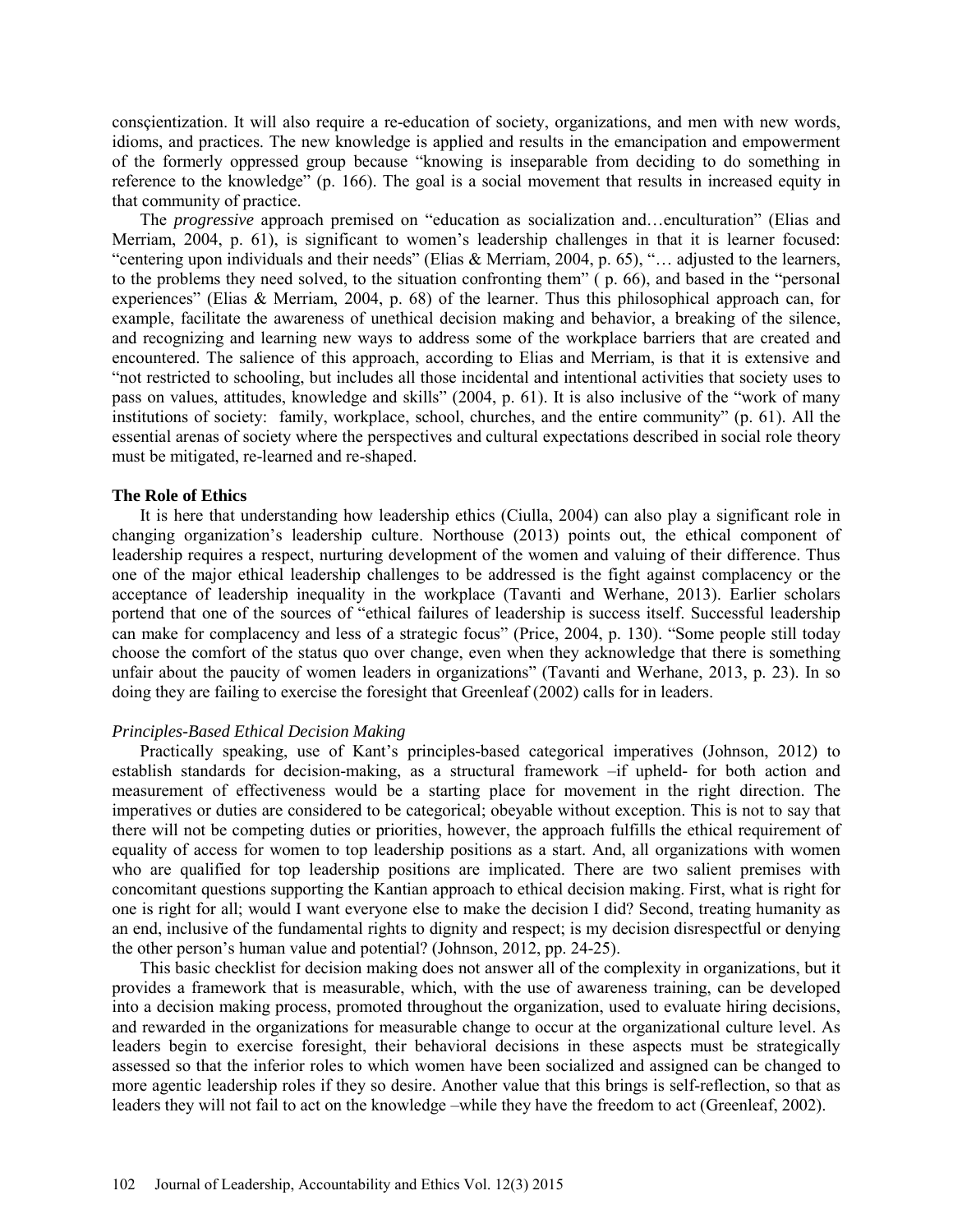For instance, Price (2004) argues that failures in ethical decision making are not based on the leader's cognition or volition only. The biblical example of the "Bathsheba syndrome" is used to illustrate that "the volitional account of human immorality will not be sufficient to explain the ethical failures of leadership" (Price, 2004, p. 130). What is known to be the 'right thing to do' is not always what is done. There can be a disconnect supported by the leader's power or authority, complacency or the status quo, that precludes their ability to clearly see the ethics of their decision making and behavior, which can be perceived to be inconsequential because of the leader's position. It was the educative story used by Nathan the prophet as he recounted David's actions to him, hypothetically, which not only served to affront David's sense of justice; but alerted him to how his powerful position had resulted in unexamined ethical decision making that was consequential and quite detrimental to his people, self, and his kingdom. It is hoped that the presentation of the social role perceptions, the barriers, and the ethical red flag of information will translate into an educative or learning experience for incumbent contemporary leaders, which propels them into action.

#### **Social Learning and Women's Leadership Development**

Two forms of learning in particular are appropriate here in a holistic approach to women's leadership development. Social Learning is an integrative view of the adult learning that occurs from observing other's behaviors in social settings. In the leadership development context in particular, "knowledge transfer of tacit knowledge occurs through socialization with others" (Merriam, Cafarrella, & Baumgartner, 2007, p. 179). Merriam et al. contend that "by observing others, people acquire knowledge, rules, skills, strategies, beliefs, and attitudes" (2007, p. 288). Leadership development therefore involves a form of learning that is clearly described in social cognitive learning theory (Bandura, 2001), which occurs in a situated context which prepares aspirant high-potentials for their anticipated leadership opportunity.

The presence of a leader-model to guide the developing protégé fits clearly into this adult learning theory. The learner has a model they observe; they internalize their observations, reinforce that learning with feedback, and reproduce the learned behavior in the appropriate situation and time. Two of the essential points of social learning theory are that learning can be vicarious and can occur without immediate evidential demonstration of such learning. The other is that social learning is context based (Bandura, 2001). Vicarious learning (observed but not personally experienced) can be knowledge high potential or aspiring candidates acquire from the observed experiences of their predecessors, which can result in recognition of barriers, role conflicts, or abandoned career aspirations.

For women as leaders, there are also what the women learn about the company's ethical decisional orientations is transmitted through social learning experiences. Their ability to internalize and appropriate the ethical identity of the organization can be hampered by mismatches in ethical values or ethical values gaps (Kennedy & Kray (2014); which, if they are insurmountable will prevent the transfer of learning and translate into a rejection of that form of decision making. It is also through the social learning process that the organization's shared social identity (Tavanti & Werhane, 2013) is inculcated.

### **Situated learning Theory and Women's leadership Development**

Because social learning is context based, another important form of adult learning occurs as described by situated learning theory. In this instance, Lave (1988) points out that situated learning needs to occur in a specific context where the learned behavior is required and appropriate. Lave holds that the learner is part of a community of practice (the organization) where the beliefs and behaviors to be appropriated are defined. Starting out at the periphery of the community of practice learning, engagement and development cause them to become deeper parts of the community, increasing their expertise, and proximity to ethical compromises. The social identity of the group is further divulged as they learn how to enact that identity is various contexts. When women are part of the in-group they are more likely to be considered as cohesive with that group (the value of social networking, (Nanton, 2009) and as a result of that perception they would more likely be better candidates for selection when the opportunity arises.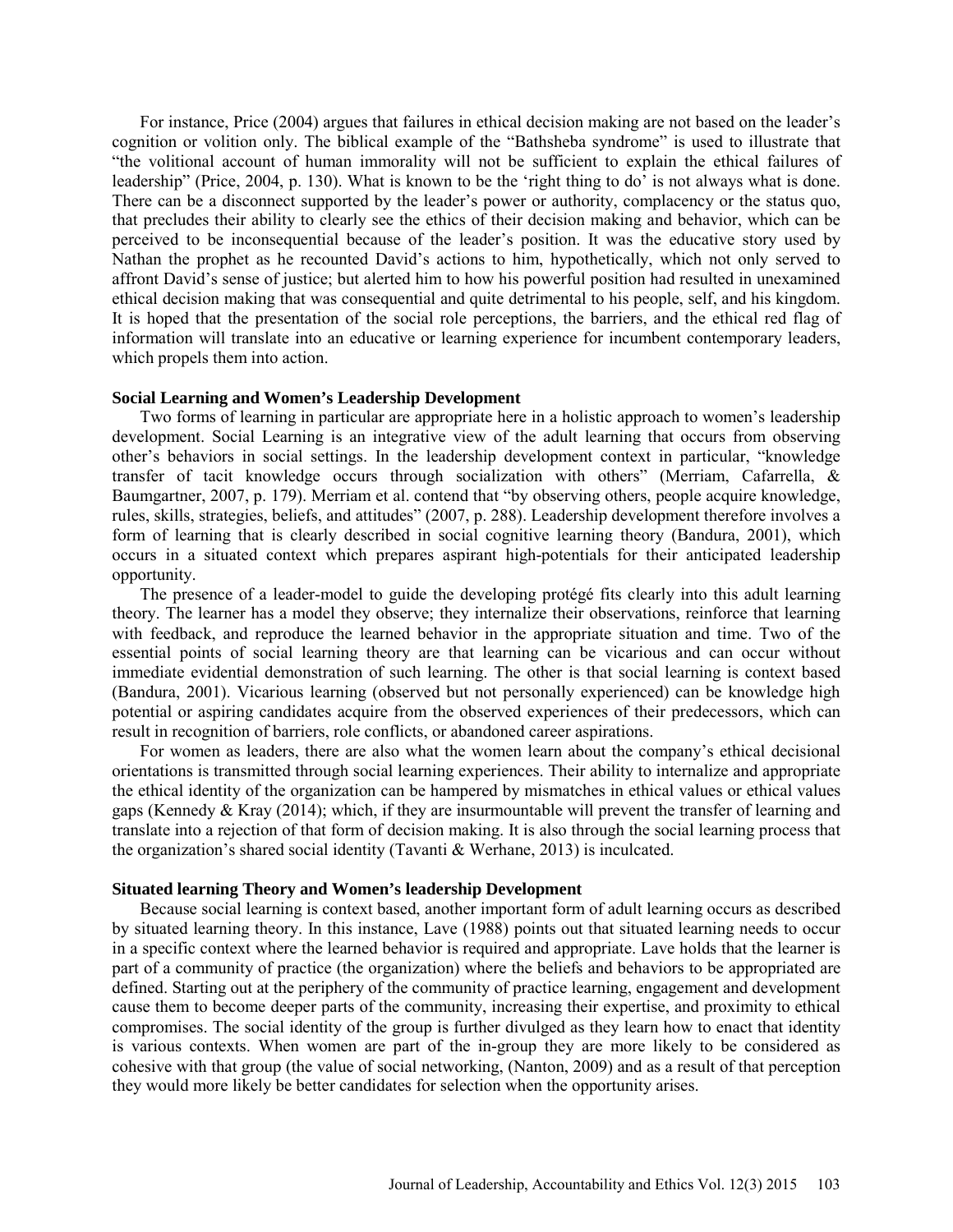In the leadership development context, the candidate starts out at the periphery as the new recruit. Over time, as they demonstrate their potential and competency to the group and are selected for leadership development and mentoring, they become deeply invested in the community. One of the key points that Lave raises early on is that situated learning is primarily incidental. In the leadership development social learning experience, however, situated learning is not only deliberate, but the knowledge the mentor-expert transmits to the candidate is occurring in the context of the workplace they will potentially be called to lead, behave, and make decisions (Lave & Wenger, 1991). The knowledge is best acquired through social interaction and collaboration within the community of practice and between the mentor, the protégé, and others.

### **Social Capital Networks for Learning and Career Advancement**

In the organization, women engaged in leadership development initiatives are developing, or are already connected to networks that are institutionalized and durable enough for them to engage in and learn specific norms and behaviors that translate into beneficial relationships and recognition for them. The networks provide access to resources "through affiliations, contacts, and services allowing them to gain knowledge and information essential for achieving their goals" (Nanton, 2009, p. 14). They also become communities of practice where collaboration can occur and the place where upcoming projects or anticipated organizational changes, behavioral criteria or advancement opportunities, and other benefits. These networks further provide increased bargaining power and exposure to accepted ethical decision making practices to the women in such well-connected networks.

Leadership development and learning experience "within a collaborative context of social networks enhances, rather than diminishes, the learner's self-determination and ability to self-manage…" two critical characteristics leaders are going to need (Nanton, 2009, p. 16). The mentor-model also becomes a lynchpin of their protégé's networks, contributing to the development, need for connectedness and sense of belonging (Nanton, 2011). Therefore, as part of the social learning environment, it becomes important for women to have membership in, and belong to, social networks where they can develop and add to their behavioral repertoire the behaviors acceptable to male managers, where they can demonstrate their competency in collegial settings so their abilities do not pose a major threat, and where the perceived differences (behavioral, ethical, or cultural) that can hinder their future opportunities can be reduced. A brief conceptual look at the leadership context and community of practice in which the social and situated learning are taking place follows.

### **CONTEXT AND COMMUNITY OF PRACTICE**

From an adult education perspective both social learning and situated learning are context based. Leadership development occurs in both a relational and organizational context and is situated in a relational and cultural context. Social role theory (Moss, 2008) prescribes basic gender roles for both the relational and cultural context. It is understandable then that any push toward a changing of those prescribed roles, even in a workplace context, would be met with strong resistance on several fronts. While the organizational context is often mutually agreed on by employees under a common goal and vision, the gender role assumptions or expectations are not so easily categorized or linked to the emergent organizational needs of women leaders.

It is in this dynamic social learning space, conceptualized in Figure 1, that trust or mistrust, synergy or conflict is sensed and acted on by the leader and follower. And it is this dynamic space on which we will focus attention for transforming leadership culture. In this invisible yet permeable interactive space, the author proposes, that connection and commitment are developed, leadership of the other is validated and both leader and follower walk away perceiving that they have developed (mostly sub-consciously and cognitively), decision making skills, self-regulation and self-efficacy (Bandura, 2001; Nanton, 2011). Figure 1 provides a conceptual view of the social learning situated context and theoretical framework, and how the organizational context, societal and cultural contexts can potentially interact.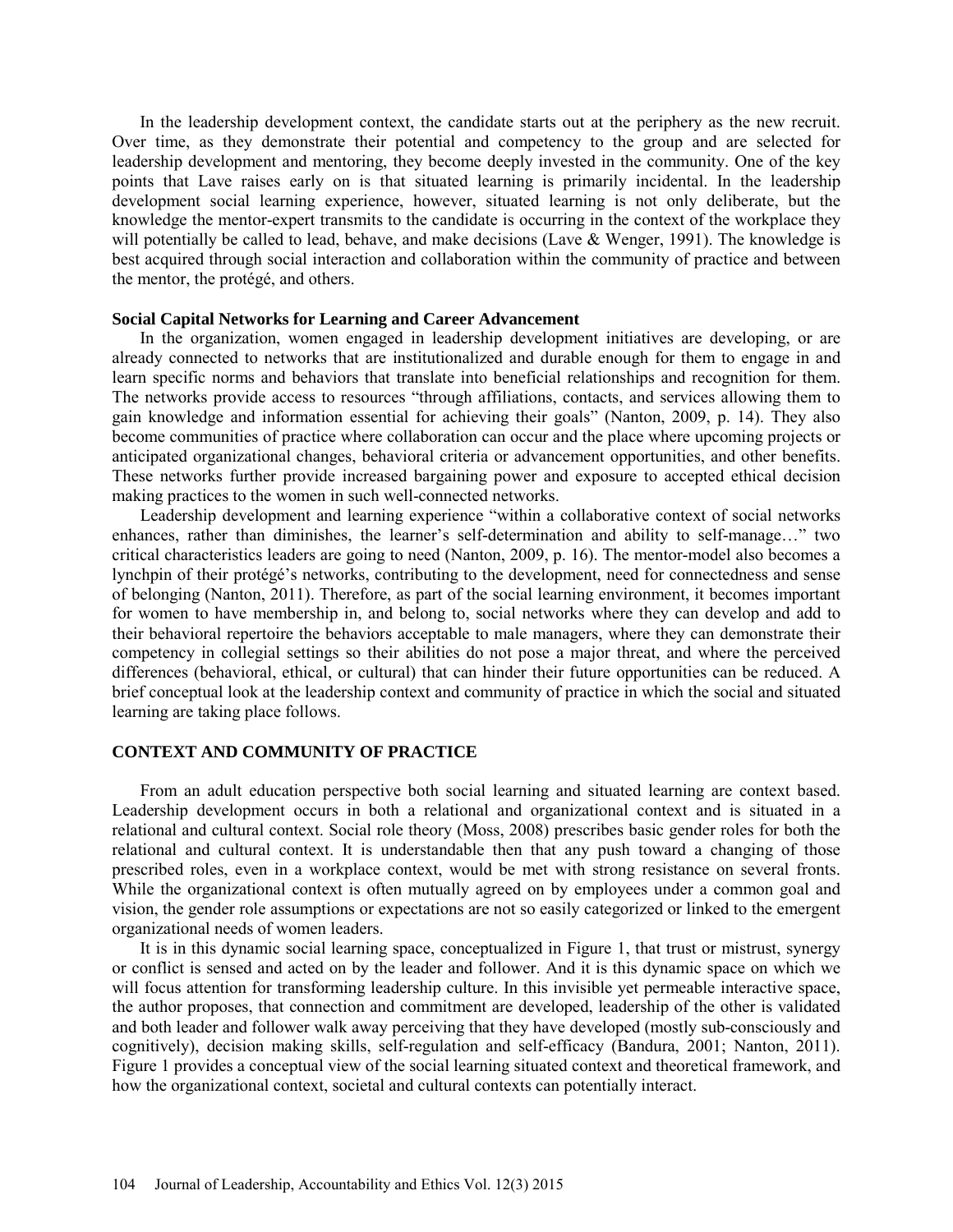The protégé is learning within a situated leadership development context and developing skills to be practiced in a similar future situated context. It is in this space that leader identity is shaped through the modeling of the leader-mentor. This powerful interchange, in part, determines whether the protégé will accept the leader's social identity (Tavanti & Werhane, 2013), their ethical standards of behavior, and by extension their leadership practice. The observation of consequences to the leaders' behaviors and decision making, coupled with reinforcement, determines whether the protégé will internalize and adopt that behavior. Here is also where collaborative dialogue can occur, that new strategies can be developed to address identified problems, and that the culture of the organization can be re-shaped to be more inclusive of women leaders. Some of these proposed strategies and implications will be described next.

### **FIGURE 1 CONTEXT AND COMMUNITY OF LEARNING AND PRACTICE**



### **ADULT EDUCATION IMPLICATIONS FOR WOMEN'S LEADERSHIP DEVELOPMENT**

Top priorities for 21st century organizations are to develop and sustain viability, competitiveness, agility, product quality and service excellence. Diversity and women's leadership have been linked to increases in all these areas. Dubrin (2007) challenges top management to increase awareness and sensitivity to "the need for more diversity in choosing successors" (p. 475). High-potential candidates, particularly women in leadership in collaboration with top management, can help usher in a new generation of women leaders who have the freedom and capacity to lead as women in their most natural ways (Senge, 2006; Insch et al. 2008). These candidates will no longer be overlooked, nor will they 'disappear' (Fletcher, 2001) once the leadership development process experience is over, because their leadership style preferences and behaviors will have been legitimated throughout the company.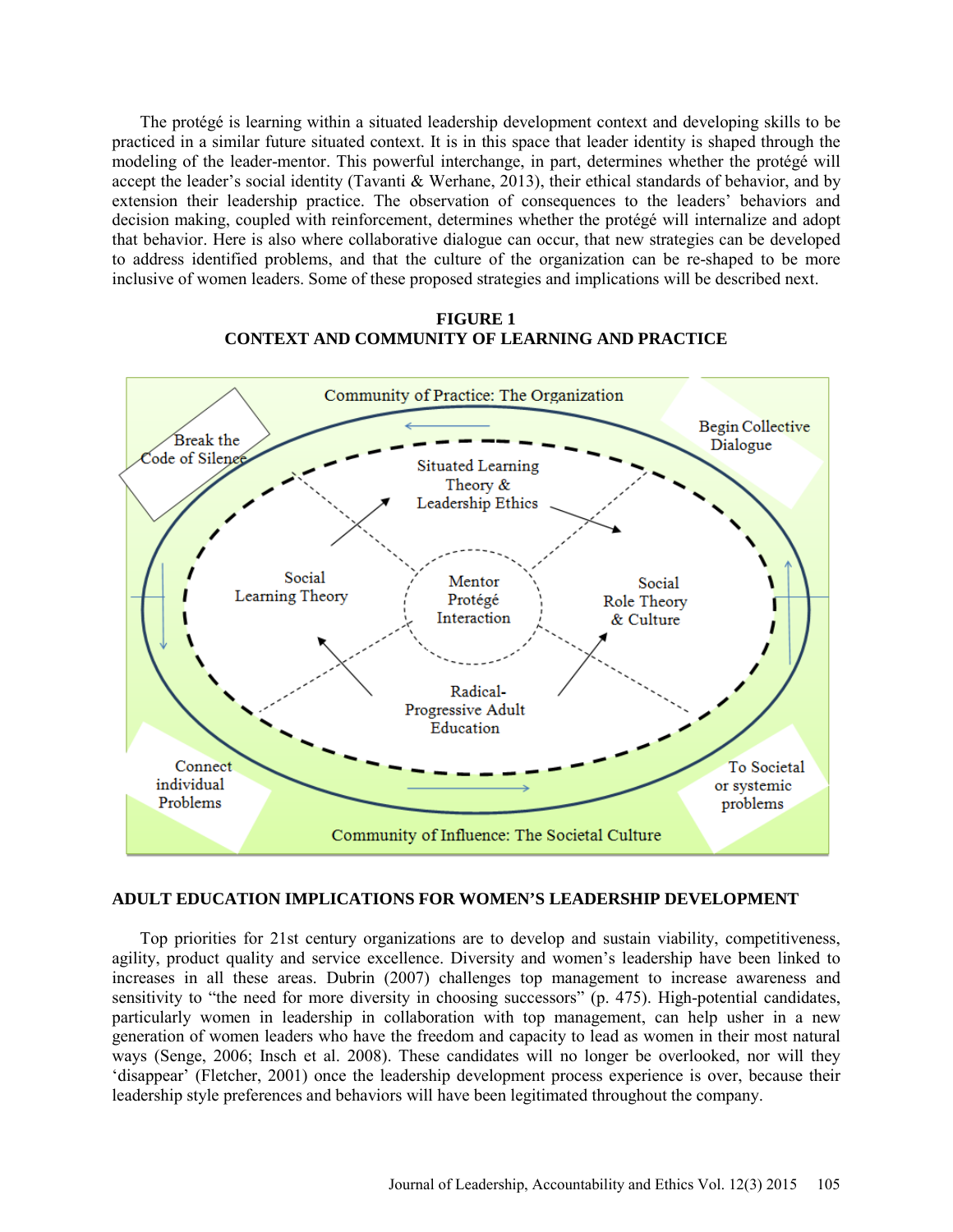How can this happen when the current climate is still resistant and oppressive? As women leaders in organizations seek to shape the path to a new organizational leadership culture, they will also need to develop a new bridging or transitional leadership style which includes 1) agility for adjustment to the dynamic situational context that presents itself; 2) fluidity of selection and movement between a durable accepted (or newly acquired) repertoire of behaviors; 3) creativity for developing this new form of leadership that bridges both new social role requirements and organizational expectations, while demonstrating the competencies and skills to lead effectively and authentically as they remain true to their personal, gender and ethical principles.

The goal is to ensure that this new leadership culture and climate will not include untoward personal cost or sacrifice, and that barriers to equity or opportunity will be eliminated. Given that it is clearly apparent that both organizations and society need assistance in achieving these transformative goals of inclusion and change, the following learning and practice strategies are proposed for shaping contemporary leadership culture to one that is more inclusive of women as leaders.

### **STRATEGIES FOR INITIATING CHANGE IN PERCEPTION & PRACTICE**

The proposed strategies have been connected together as puzzle pieces that must fit together to provide a holistic picture for effecting and sustaining synchronized, lasting change in contemporary societal (and organizational) perception and practice. The four identified parts to this puzzle are organizational and individual initiatives embodied in the roles of adult education and leadership ethics, required action for top leadership or male sponsors, women executives, and the aspiring high potential candidate.



**FIGURE 2 CRITICAL ROLES FOR CHANGING PERCEPTION AND PRACTICE**

The challenges in women's leadership are undergirded by the social role prescriptions of society, therefore the strategies for overcoming them must employ an approach that seeks to change the societal and workplace perceptions that fosters those challenges, and provide new knowledge and solutions for resolving individual problems and experiences within both contexts. Next, two overarching actions need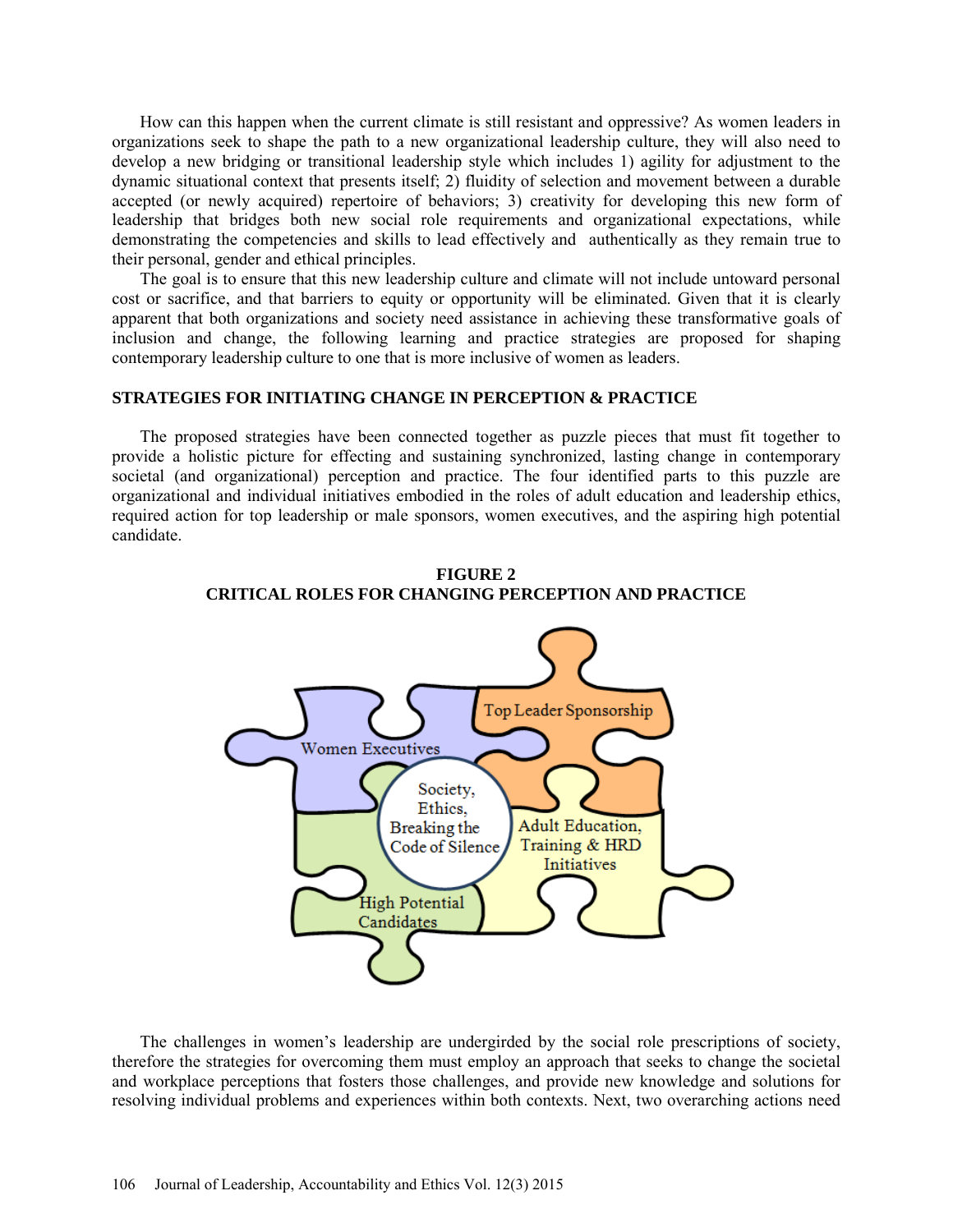to occur to make room for the pieces to effectively come together: First, breaking the code of silence and reaching the level of critical consciousness that would cause women to engage in open dialogue with each other and the organization. Second, that there is movement beyond just dialogue to action that is responsive to the changes that are needed. The radical adult education approach described by Elias & Merriam (2004) can be employed to bring awareness and change leadership culture through critical consciousness of the players; the progressive adult education approach focuses on solving the problem of changing society's perceptions and expectations specific to the needs of women as leaders.

The recent Shriver report (2014) presented thought provoking information with salient relevance for this chapter's focus. It reported "trends re-shaping the American landscape" and included a comprehensive examination of "American attitudes about the role of women in today's world" (Shriver Report, 2014, p 7). The expectation, is to "spur a national conversation about what women's emerging economic power means for our way of life" (Podesta, 2014, p. 7). This is the type of conversation that can break the code of silence for women in general about the transformation that has already begun to unfold and the need for responsive action to what is now known in society and in organizations. It may also ultimately result in a raising of ethical standards in organizations as a means to attract and retain more women leaders.

### **Adult Education Strategies**

Beginning with the role of adult education in focusing on removing the presenting barriers and work toward developing, implementing, and evaluating best practice strategies for women's leadership development. Knowing what works and what does not will go a long way toward holding each party accountable and challenging those organizations that lag behind, while still rewarding those that have made changes.

The Human Resource Development arm of adult education plays a significant role as a powerful and strategic driver for conscientization and change by using social learning methods for on-the-job training, observation, coaching, mentoring, and growth assignments. Building on prior experience, knowledge and skills, a more transactional and explicit experience is created, which, when linked to appropriate incentives, can reduce the perceptual barriers (Dubrin, 2007). Introducing diversity initiatives can raise awareness of the organization's formal and informal practices that systematically keep women out of leadership positions. At the basic level, training in the human resource recruitment, selection, and compensation must be strategic to ensure that there are enough qualified women in the pipeline so that they are available for the leadership development and placement in promotion openings (Petroni & Colacino, 2008). Kennedy and Kray (2014) would add that the conscientization also include ethics training, selecting leaders with high ethical standards and emphasizing ethics as part of the company's core culture.

Another critical component is that salary inequities are addressed and monitored to counteract demotivation. Practical and attitudinal perspectives be acknowledged if organization would remove the challenges of the labyrinth and the barriers of the glass ceiling. Increased focus on recruiting more women to leadership development programs and mentoring can be purposive, leading to more women leaders at the executive level with selections based on equity and qualifications and not based on gender (Hoyt, 2013).

Finally, developing formal or informal mentoring relationships, whether cross-gender, cross-cultural, or same gender, will purposively create the ideal context for the processes of social and situated learning. This constitutes strategic relational, collaborative and context based learning that has potential for effecting real leadership culture change. They also serve to create vital social networks that facilitate career advancement. Training throughout the company (including for executives) that addresses sensitivity to and awareness of the prevailing mental models and practical ways to reframe them is critical.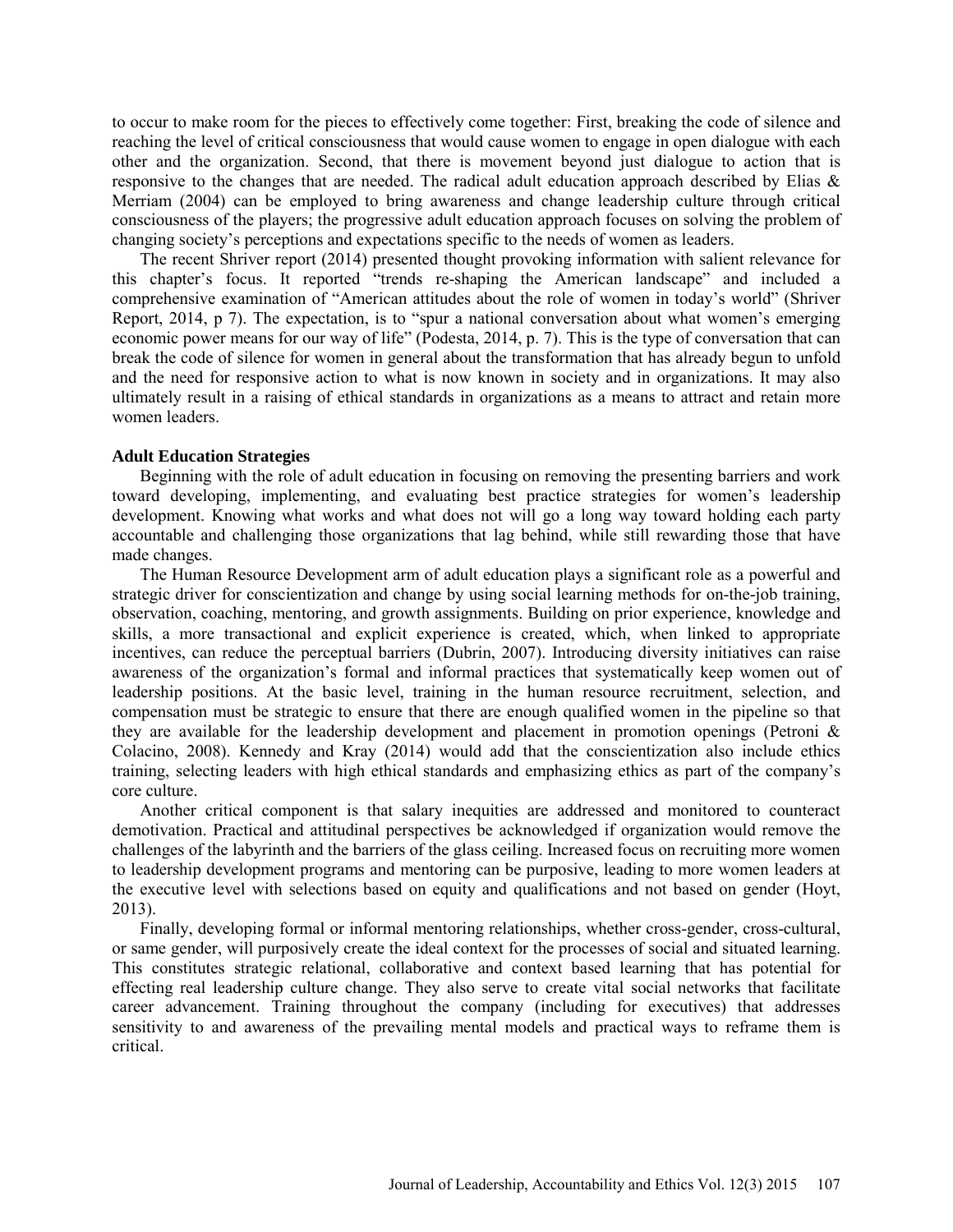### **Top Leader's Sponsorship**

Lasting change in organizations is initiated from the top down (Kotter, 1996). Accordingly, the second critical piece of this puzzle is the leaders' sponsorship behaviors bolstered by an in-depth understanding and awareness of the prevailing perceptions and ethical values. This would be exceptionally helpful to the candidate's ability to navigate the complexity of her leadership development process in the organization. Such sponsorship would help remove the barriers that currently exist while serving as a catalyst for social re-structuring of company culture to where women's leadership development can flourish. Ethical leader-sponsors and male colleagues will need to actively contribute to the needed change as both servant leaders with strategic foresight, and as agentic transforming leaders that eschew current complacency by refusing to maintain current status quo (Tavanti & Werhane, 2013).

As social architects, sponsors can hold employment and promotion decision makers to a higher standard of morality, working to develop a company culture where ethical compromises do not jeopardize women leaders' career advancement as they move up in the organization (Kennedy & Kray, 2014). Given that they still hold the positions women aspire to, and can lead by implementing positive reinforcement and putting related workplace incentives in place that will exponentially increase the likelihood of desired behaviors, while ensuring that equal opportunity for women is not thwarted (Tavanti & Werhane, 2013). Executive sponsorship is a powerful driver for organizational and leadership culture change. As ethical leaders they "take into account the purposes of everyone involved in the group, [are] attentive to the interests of the community and the culture" (Northouse, 2013, p. 437). If needed, executive coaching can become an invaluable method to shape individual and group attitudes and behaviors, positively initiating and sustaining changes in approach for the next generation of women leaders.

It also would be essential to hold executives accountable for following through on the succession plan, moving beyond merely completing the social learning cycle to actually placing qualified candidates as the openings come up (Petroni & Colacino, 2008). It will take innovation and commitment to ensure that fairness is practiced throughout the organization. Organizations can also link corporate reward systems and/or executive bonuses to succession initiatives in order to communicate the seriousness of the required changes. Women's skills and competencies would be more prone to recognition when attention is paid to objective and equitable evaluations of their work (Fels, 2004), and they would be encouraged to move into leadership positions.

#### **Women Executives**

The third puzzle piece is finding powerful advocates and mentors for the aspiring leader candidates. As executives they have successfully made it through the glass ceiling and have learned how to navigate or circumvent the barriers and gender role challenges. As mentor-models, they can foster consciousness and facilitate the development of effective skills and career trajectories in aspiring women. They can consciously work on not being characterized as "Queen Bees" (Drexler, 2013) by erecting new barriers in the way of strong and promising candidates: and in so doing, they can affect the situated learning that needs to occur and hinder the re-shaping of the leadership culture. Women executives can also tactically or inadvertently perpetuate the status quo; the very unethical practices and challenges that women currently face as aspiring leaders (Tanenbaum, 2002).

Women leaders can "take it upon [themselves] to change, expecting [their] followers to do the same," becoming an ethical leader who "embodies her personal values, expects the same from those around her" (Tavanti & Werhane, 2013, p. 28), and "continually tests those values against social norms, organizational consistency, and outcomes (Werhane, 2007a, p. 433). Yes, this is a challenging responsibility for many as they are often still working out their own situations. However, they are in a prime position now as part of the leadership in-group. They can "choose colleagues and successors that are similar to themselves (Tavanti & Werhane, 2013, p. 29), working with sponsors to identify and mitigate some of the challenges they have faced for others that follow, thereby refusing to collaborate with the system that is already stacked against them.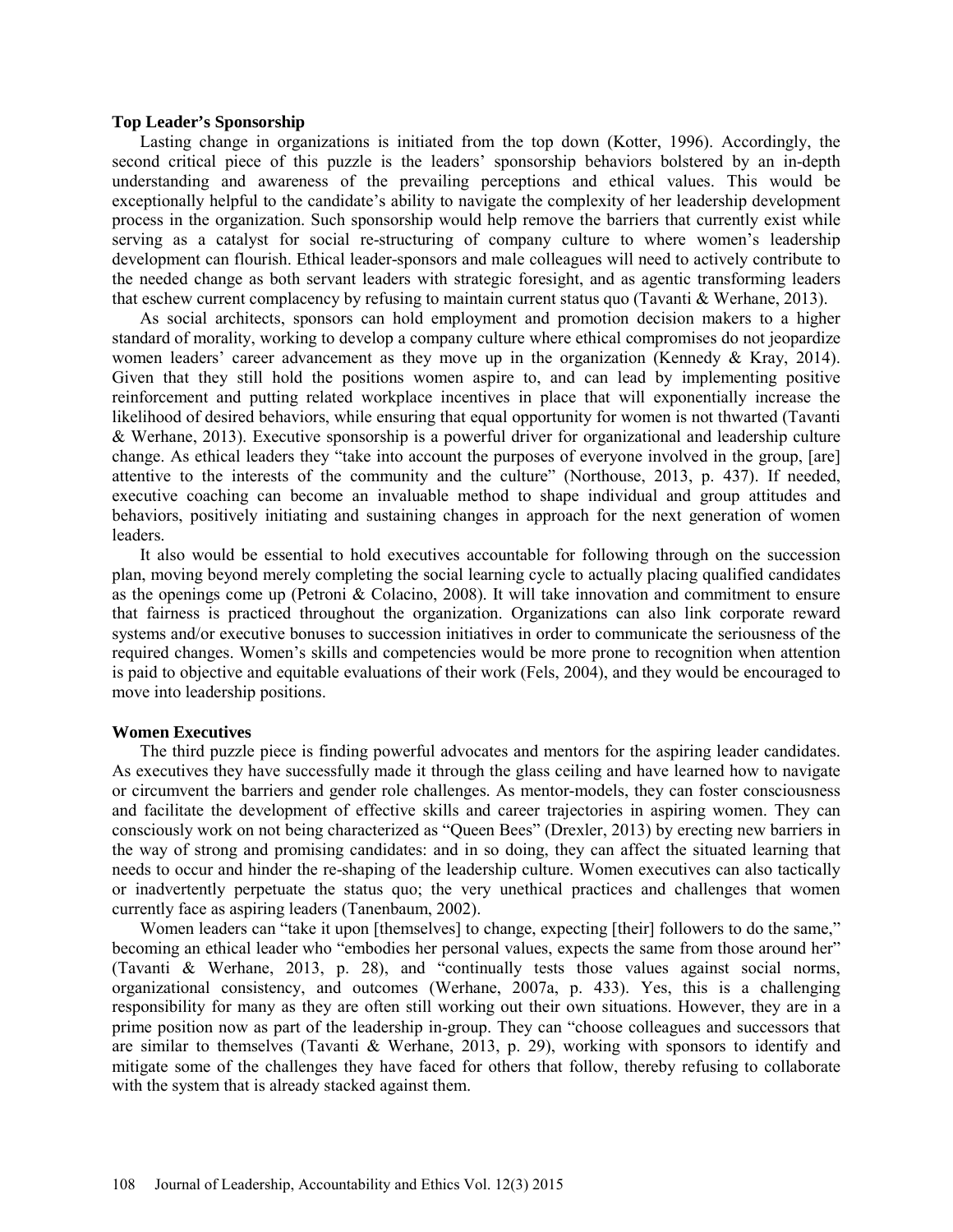Through social learning they can facilitate, evaluate, and provide active follow-up and feedback in the areas where the aspirant's social learning processes are not strong. They have a crucial role in breaking the code of silence by sharing their stories and experiences, contextualizing it in both the organization and society. This normalizes the aspirant's experiences by connecting their individual problems to broader societal problems. Through strategic social networking, other women leaders, the organization and even community groups need to partner together to reduce the wage and hiring gap for women workers and push the agenda for women's leadership progress and organizational cultural change across all sectors.

Female executives can serve as advocates to motivated selection panels as well as for better work-life balance in organization practice, while being models of fair distribution of promotion rewards and diversity in the succession talent pool. They can also help reduce some of the challenges by purposively mentoring and developing potential candidates in the behaviors accepted by the organization. They can facilitate understanding of leadership complexities, and coach candidates on choosing the right social networks so that they are linked to key relationships and related opportunities for advancement to leadership positions (Nanton, 2011; Insch et al. 2008).

#### **The High-Potential Candidate**

This last piece of the puzzle is one of the most critical ones. Candidates are urged to take strategic ownership of their careers to stop the still prevalent self-perpetuating cycles. This will require either personal leadership or the ability to be sufficiently self-aware to self-lead, self-adjust (self-regulate), selfencourage, and shift to make the best out of every presenting situation (Bandura, 2001; Ramsey & Schaetti, 2011). With their new knowledge, women must shift from supportive roles to being assertive in managing their career advancement by the choices they make to take leading roles. It would also be vital for them to pre-emptively identify and recognize where there are mismatches between their strongly held ethical principles and values and those of the organization's policies and decision making practices so that these differences can be addressed.

Candidates must be proactive in connecting to critical formal and informal social networks and leveraging or re-negotiating their current network memberships for career advancement (Nanton, 2011). These networks also need to include supportive learning and dialogical communities where awareness is created, with self-confidence developing as the women learn to interpret and address their experiences in light of the social context in which they work (Brookfield, 1987; Elias & Merriam, 2004; Wenger, 1999). They must be proactive in their organizations about addressing their needs as leaders and candidates for leadership positions. It is in these communities that the silence is broken, and courage to re-shape leadership and societal culture is born. Furthermore, candidates need to take responsibility for being wellinformed, for being insistent in salary negotiations, self-confident, persistent in self-promotion and awareness of ethical gaps between them and the organization.

### **CONCLUSION**

Leadership effectiveness is not ultimately the real issue facing women in leadership. There is too much evidence in business, industry, and across the world to the contrary. The perception of women's leadership capability, driven by prescribed social roles, is at the crux of the problem; which in turn causes conscious and unconscious barriers to be erected between women's aspirations for leadership and their actual opportunities to lead.

Three main things need to occur if women are to fully realize the possibilities for change in leadership culture: the code of silence must be broken, women's individual leadership problems need to be consciously connected to the broader societal (and organizational) problem, and incumbent leaders in organizations need to collaboratively engage in strategically changing the social architecture of the organizations culture. Foresight and exercise of the Kantian duty of treating women candidates with respect, imbues worth and value for the difference they bring to the organization. Only then can there be any hope for the second wave of the women's movement to reach its crest, with women fully equal in terms of wages, inclusion and access to leadership positions. Only then can the leadership and societal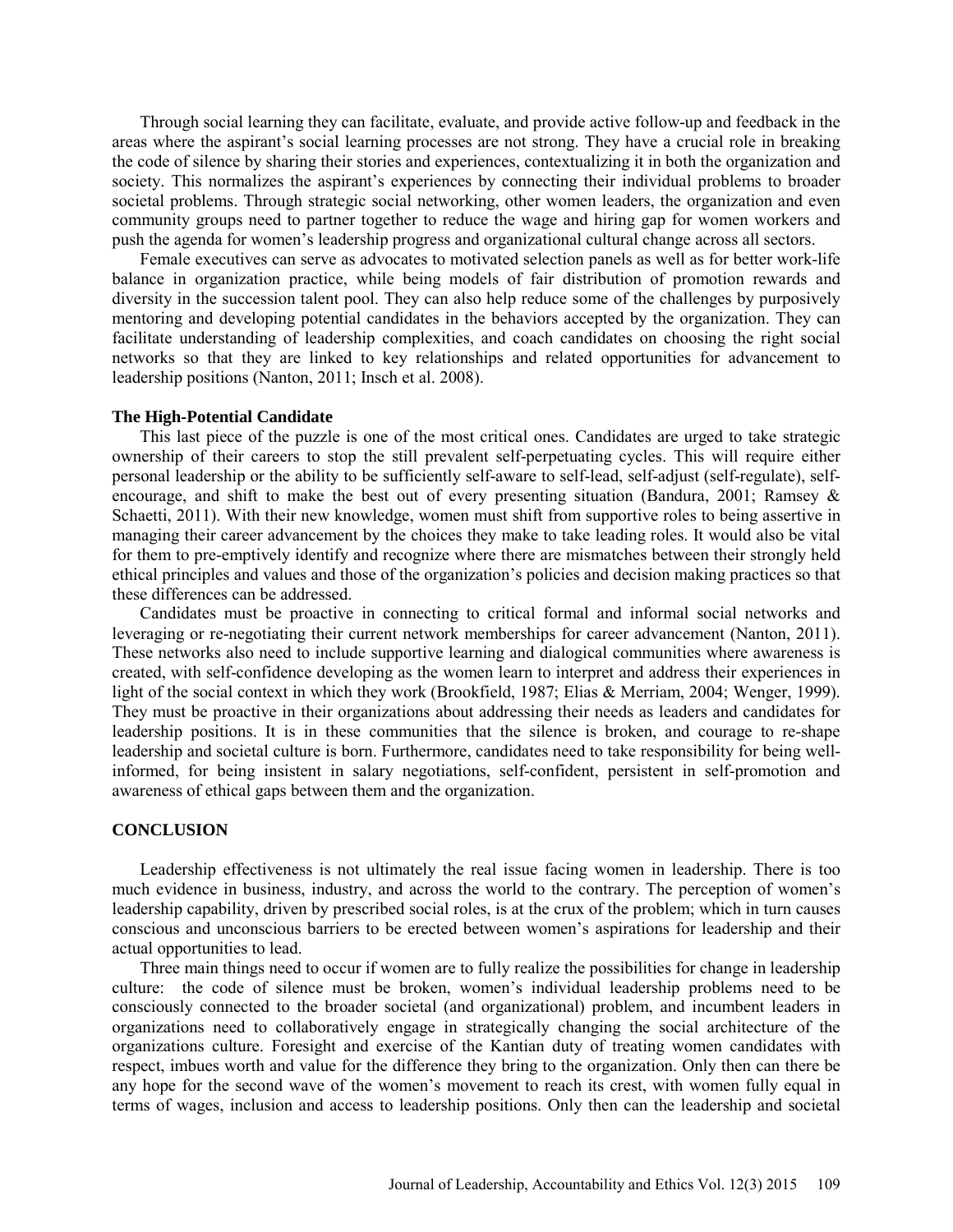culture be changed to one where women can thrive as we all benefit from what they have to offer, and the red flag be changed to green.

A positive and permanent by-product is that "retaining more women may have positive ethical consequences for business organizations. As women occupy positions with authority, they may "improve the ethical standards of the organizations in which they work, if they can maintain these standards on the way up the hierarchy" (Kennedy & Kray, 2014, p. 57). Transitioning to this form of ethical leadership in the organizational context is still in progress; so in the meantime, contemporary women leaders will need to be integrated and agile in the workplace: with fluidity of movement between the best behavioral characteristics of both men and women. This new form of leadership that bridges social role expectations and organizational expectations, while demonstrating competency and effective leadership and remaining true to their gender and values will become the future norm for sustaining women's leadership.

The needed changes are great and will take concerted effort on all fronts. Women's collaborative, purposive action can change the socio-cultural environment through their vote in the larger social context, for example. Similarly, women in leadership can effect significant change in the leadership culture within their organizations with persistent, confident, collective purposive action to change the persistent inequality in leadership practice. However, the foundational pieces need to be put in place with urgency (Kotter, 1996). It is the urgency that propels action: organizations that proactively remove the burden of proof for women through consçientization will become more viable and effective in 21st century.

Adult education is a primary essential factor as facilitator of the change agents in this process. Ethical organization leader sponsorship, women executives and of course the aspirant candidates must work together for effectiveness of the proposed strategies. Addressing the issue on all fronts moves beyond the rhetoric and research to action that signals what could well be the cresting next wave of the women's movement, not just for equality of *entry* into the workplace, but for *equality of access* to the leadership positions they have earned. It will initiate a fundamental shift in organizational perceptions of women's leadership capability, the legitimization of their leadership, ultimately the re-shaping of organizational culture to one that is inclusive of diversity and economic viability. In so doing, the next generation of women leaders will be strengthened and sustained, and the culture of leadership will have been fundamentally changed to include them well into the future.

### **REFERENCES**

- Bandura, A. (2001). Social Cognitive theory: An agentic perspective. *Annual Review of Psychology.* 52, 1-26.
- Barbuto, J. E., Fritz, S. M., Matkin, G. S., & Marx, D. B. (2007, January), Effects of gender education, and age upon leaders' use of influence tactics and full range leadership behaviors. *Sex Roles,* 56, 71–83.
- Brookfield, S. (1987). *Developing critical thinkers: Challenging adults to explore alternative ways of thinking and acting.* San Francisco, CA: JosseyBass.
- Burns, J. M. (1978). *Leadership*. New York: Harper & Rowe.
- Catalyst (2008). The Bottom Line: Corporate Performance and Women's Representation on Boards Retrieved fromhttp://www.catalyst.org/media/catalyst-study-reveals-financial-performancehigher-companies-more-women-top.
- Cilizza, C. (2013). Hillary Clinton, 18 million cracks, and the power of making history. *The Fix.* Washington, DC: Washington Post.
- Ciulla, J. B. (Ed.). (2004). *Ethics the heart of leadership*. (2nd ed.) (pp. 3-24). Westport, CT: Praeger.
- Drexler, P. (2013, March). The tyranny of the Queen Bee. *Wall Street Journal*. Retrieved from http://www.wsj.com/articles/SB10001424127887323884304578328271526080496
- DuBrin, A. J. (2007). *Leadership: Research Findings, Practice, and Skills*. Mason, OH: South Western.
- Eagly, A. H. (1987). *Sex differences in social behavior: A social-role interpretation*. Hillsdale, NJ.: Lawrence Erlbaum Associates.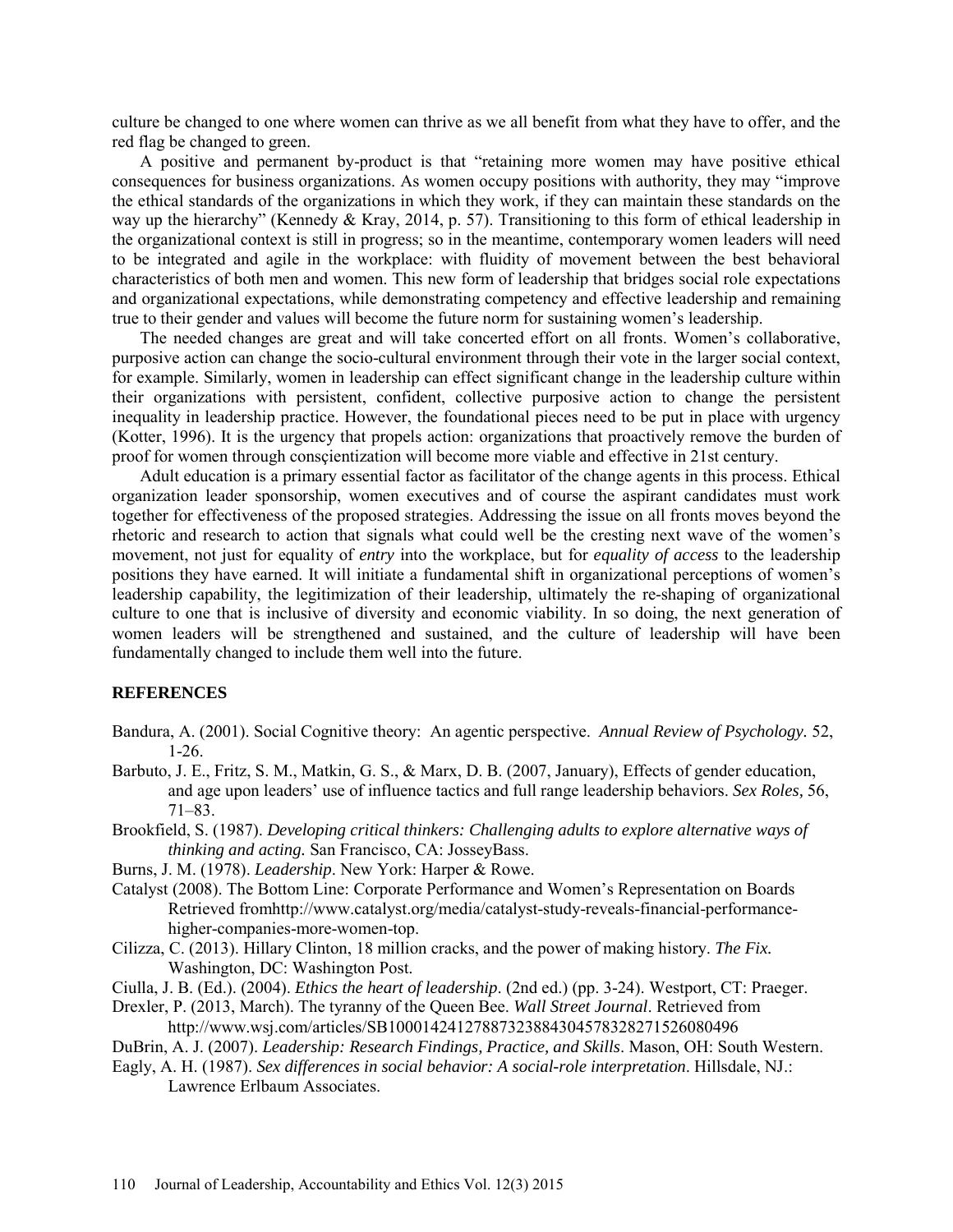- Eagly, A. H., & Carli, L. L. (2007). *Through the labyrinth: The truth about how women become leaders.* Boston. MA: Harvard Business School Press.
- Eagly, A. H., & Johnson, B. T. (1990). Gender and leadership style: A meta-analysis. *Psychological Bulletin*, 108, 233-256.
- Elias, J., & Merriam, S. (2004). *Philosophical foundations of adult education*. (3rd ed.), Malabar, FL: Krieger Publishing Company.
- Evans, A., & Breinig Chun, E. (2007). Are the walls really down? Behavioral and Organizational barriers to Faculty and Staff diversity. 33,1, *ASHE Higher Education Report*.
- Fels, A. (2004) "Do women lack ambition?" *Harvard Business Review*. On Point. 9424, 2-11.
- Fletcher, J. (2001). *Disappearing Acts: Gender, Power, and Relational Practice at Work*. Boston, MA: MIT Press.
- Freire, P. (1970) *Pedagogy of the oppressed*. New York: Seabury Press.
- Greenleaf, R. K. (2002). Servant leadership: A journey into the nature of legitimate power and greatness. (25th Anniversary ed.). Mahwah, NJ: Paulist Press.
- Heilman, M. E., Wallen, A. S., Fuchs, D., & Tamkins, M. M. (2004). Penalties for success: Reactions to women who succeed at male gender-typed tasks. *Journal of Applied Psychology*, 89, 416-427.
- Hoyt, C. (2013). Women and Leadership. In P. G. Northouse, *Leadership, Theory and practice*. (5th ed,),; pp. 349-382. Los Angeles, CA: Sage.
- Insch, G. S., McIntyre, N., & Napier, N. K. (2008). The expatriate glass ceiling: The second layer of glass. *Journal of Business Ethics*. 83, 19-28, DOI 10-1007.
- Johnson, C. E. (2012). *Organizational Ethics: A practical approach*. (2nd ed.). Los Angeles, CA: Sage.
- Kennedy, J. A., & Kray, L. J. (*2014).* Who Is Willing to Sacrifice Ethical Values for Money and Social Status?: Gender Differences in Reactions to Ethical Compromises *Social Psychological and Personality Science. Social Psychological and Personality Science 2014, 5(1) 52-59 DOI: 10.1177/1948550613482987*
- Kotter, J. P. (1996). *Leading Change*. Boston: Harvard Business School Press.
- Lampe A. C. (2001). Book Reviews. *Gender, Work and Organization* 8(3), 346–351.
- Lave, J. (1988). *Cognition in Practice: Mind, mathematics, and culture in everyday life*. Cambridge, UK: Cambridge University Press.
- Lave, J., & Wenger, E. (1991). *Situated Learning: Legitimate Peripheral Participation*. Cambridge, UK: Cambridge University Press.
- Lips, H., & Keener, E. (2007). "Effects of Gender and dominance on leadership emergence: Incentives make a difference." *Sex Roles*. (56), 563-571, DOI 10.1007/s11199-007-9210-8.
- Merriam, S. B., Caffarella, R., & Baumgartner, L. (2007). [Learning in Adulthood: A Comprehensive](http://www.amazon.com/dp/0787975885/ref=rdr_ext_tmb)  [Guide.](http://www.amazon.com/dp/0787975885/ref=rdr_ext_tmb) (2nd ed.). San Francisco, CA: Jossey-Bass.
- McKinsey & Company. (2012). Women Matter: Making the Breakthrough. http://www.mckinsey.com.
- Moss, S. (2008). Social role theory. Retrieved from [www.psych-i](http://www.psych-/)t.comau/Psychlopedia/article.asp?id=77
- Nanton, C. R. (2009). Ties that bind: Cultural Referent Groups and Coping Strategies of Adult women as learners. In C. R. Nanton & Alfred, M. V. (Eds.), (pp. 13-22). *Social Capital and Women's Support Systems: Networking, Learning and Surviving.* NDACE I122. San Francisco: Jossey-Bass.
- Nanton, C. R. (2011) Creating leadership legacy: Social Learning and Leadership development. International Journal of Learning, 7(12), 181-193.
- Northouse, P. G. (2013). *Leadership, Theory and practice*. (6th ed.). Los Angeles: Sage.
- Olsson, S., & Walker, R. (2004) ""Two wo-men and the boys": Patterns of identification and differentiation in senior women executives' representations of career identity." *Women in Management Review*. Women's Interest Module. 19, no. 5/6, 244 – 251.
- Petroni, A., & Colacino, P. (2008). Motivation strategies for knowledge workers: Evidences and challenges. *Journal of Technology Management and Innovation.* 3(3). pp. 21-32.